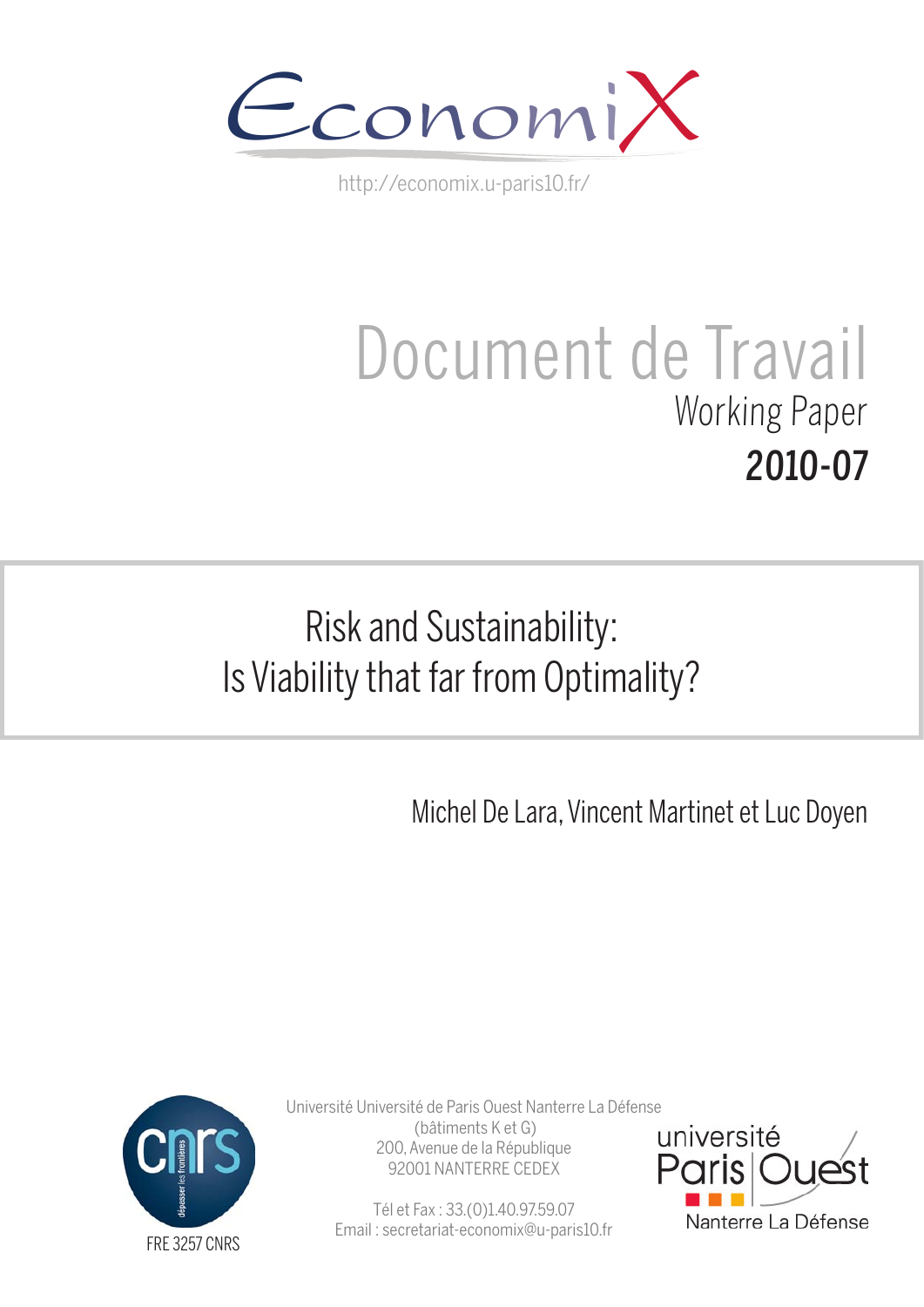# Risque et durabilité : la viabilité est-elle si loin de l'optimalité ?

Michel DE LARA<sup>\*</sup>, Vincent MARTINET<sup>†</sup> et Luc DOYEN<sup>‡</sup>

#### Résumé :

L'analyse économique aborde les questions de risque et de long terme dans le cadre de l'utilité espérée actualisée, dans une perspective d'optimalité. La théorie de la viabilité est basée sur des contraintes de soutenabilité, dans une perspective de faisabilit´e. Nous proposons ici un pont entre ces deux approches en montrant que la viabilité est équivalente à un ensemble de problèmes d'optimisation intertemporelle dégénérés. Cela rend l'approche plus facilement interpr´etable en termes ´economiques, et en particulier du point de vue efficacité. Le cas déterministe est examiné tout d'abord. Nous soulignons les connections entre le noyau de viabilité et la fonction de temps de crise minimal. Nous présentons ensuite la viabilité stochastique, avec les notions de scénario viable et de probabilité maximale de viabilité. Nous montrons que la probabilité maximale de viabilité partage des propriétés de programmation dynamique avec l'optimum de l'utilité espérée actualisée. Les deux approches sont donc coh´erentes dynamiquement, ce qui pourrait servir de base pour une axiomatisation de critères pour la prise de décision de long terme en présence de risque.

Mots-clés : Durabilité, incertitude, multicritère, viabilité.

Classifications JEL : Q01, D81, D63

<sup>∗</sup>Universit´e Paris-Est, Cermics, 6-8 avenue Blaise Pascal, 77455 Marne la Vall´ee Cedex 2, France. E-mail: delara@cermics.enpc.fr

<sup>&</sup>lt;sup>†</sup>Economie Publique, UMR INRA - AgroParisTech, Avenue L. Brétignières, 78850 Thiverval-Grignon, France. E-mail: vincent.martinet@grignon.inra.fr

<sup>&</sup>lt;sup>‡</sup>CNRS, CEREPS, Muséum National d'Histoire Naturelle, 55 rue Buffon, 75005 Paris, France. E-mail: lucdoyen@mnhn.fr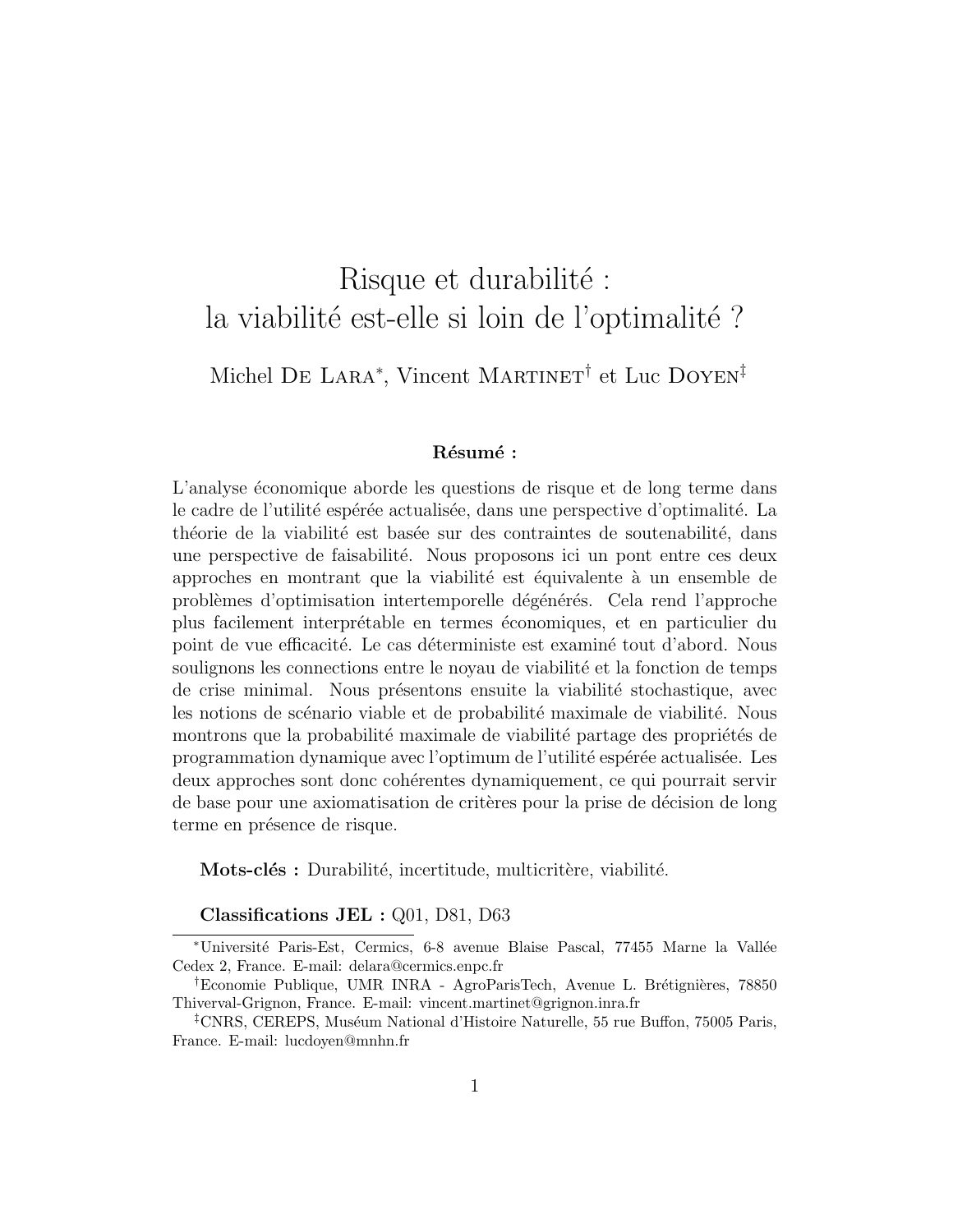## Risk and Sustainability: Is Viability that far from Optimality?

#### Abstract

Economic analysis addresses risk and long-term issues with discounted expected utility, focusing on optimality. Viability theory is based on sustainability constraints to be satisfied over time, focusing on feasibility. We make a bridge between these two approaches by showing that viability is equivalent to an array of degenerate intertemporal optimization problems. This makes the approach more interpretable in economic terms, and especially regarding efficiency. First, the deterministic case is examined. A particular emphasis is put on the connections between the viability kernel and the minimal time of crisis function. Then, we present stochastic viability with the notions of viable scenario and maximal viability probability. We show that the maximal viability probability shares dynamic programming properties with optimal discounted expected utility. Thus, both exhibit time-consistency, which may be a basis for an axiomatization of criteria under risk and long run for public decision-making.

Keywords: Sustainability, uncertainty, multicriteria, viability.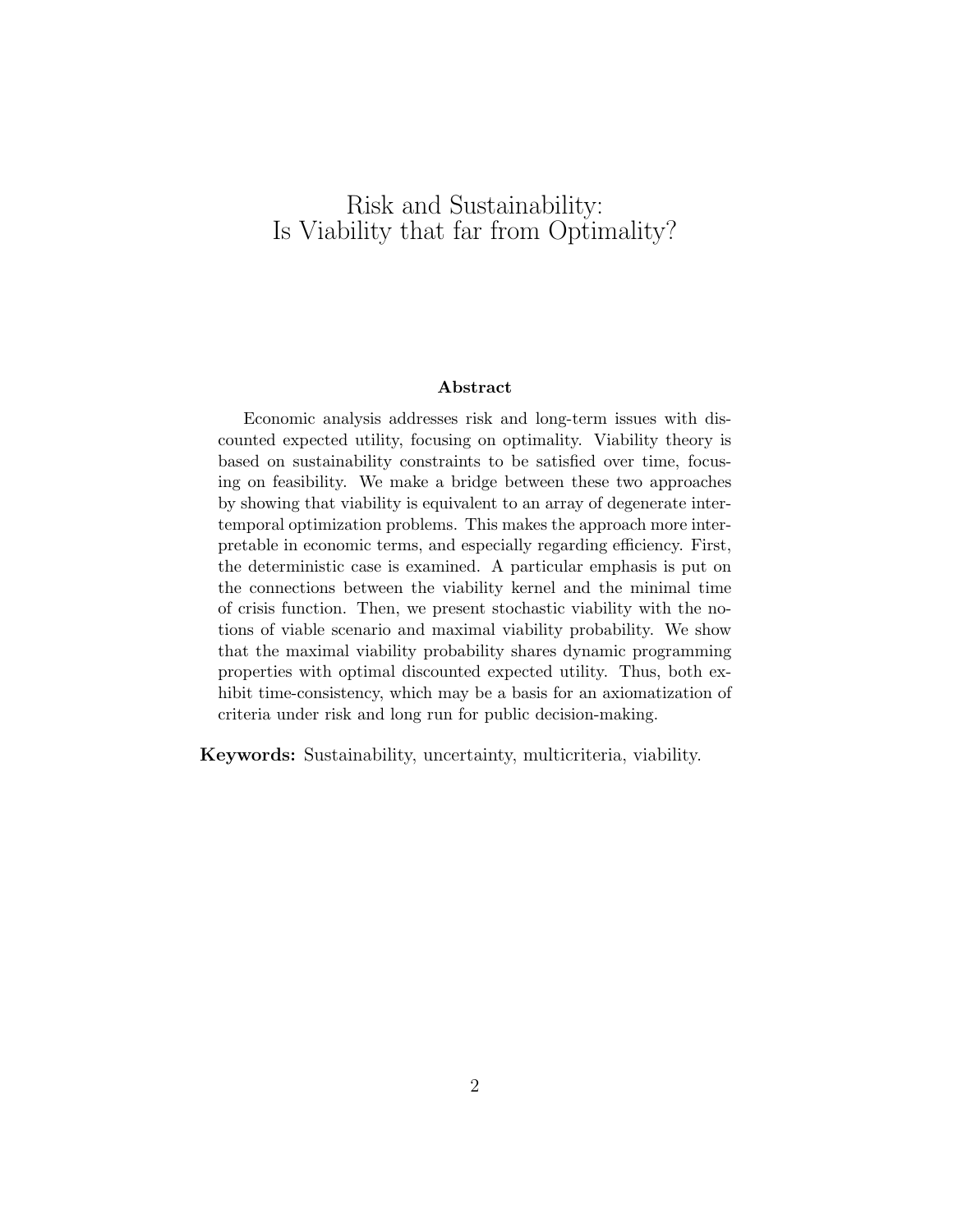## 1 Introduction

Dealing with environmental issues such as climate change, biodiversity preservation, or managing natural resources, requires to account for conflicting objectives, dynamics, uncertainty and long-term.

The issue of decision under risk has been widely addressed in the economic literature, back to the foundation of expected utility theory axiomatized by von Neuman and Morgenstern [1947]. However, the expected utility framework is known to exhibit serious limitations in certain situations (e.g., Allais and Ellsberg paradoxes), and these limitations are often highly relevant in environmental and resource economics [Shaw and Woodward, 2008].

Dynamic and long-term issues also received a particular focus in the economic literature, especially in growth theory [Koopmans, 1965]. Regarding environmental issues, the sustainability debate has shed a new light on the discounted utility approach. In the literature addressing optimal growth theory with environment, it has been shown that the usual neo-classical criterion may lead to unsustainable economic trajectories [Chevé and Schubert, 2002], mainly because of discounting. Fleurbaey and Michel [1999] emphasize that, in a finite horizon framework, a criterion without discounting can easily be defended, but that, in infinite horizon, discounted approach is used more for practical than for theoretical reasons. The discounted utility criterion has mainly been criticized because it neglects long-run utility, being qualified as a "dictatorship of the present" by Chichilnisky [1996]. The sustainability debate has thus been marked by the introduction of other criteria [Rotillon, 2005].

Given these important contributions on risk on the one hand, and dynamic/longrun issues on the other hand, one could be surprised to note that joint issues of risk and sustainability have received less attention as to the axiomatic foundations. An exception is the book Sustainability: Dynamics and Uncertainty by Chichilnisky, Heal, and Beltratti [1998] in which risk and dynamics are addressed mainly in the discounted expected utility framework. In his textbook, The Economics of Risk and Time [Gollier, 2001], Gollier provides two arguments to justify the use of discounted expected utility with exponential discounting. First, it is time-consistent, which may be considered as a fine property for public decision making [Cohen and Michel, 1988]. Second, it accounts for pure preference for the present (impatience) via discounting, which may have a sense in individual decision making but is criticized in the sustainability debate on long-run issues. The discounted expected util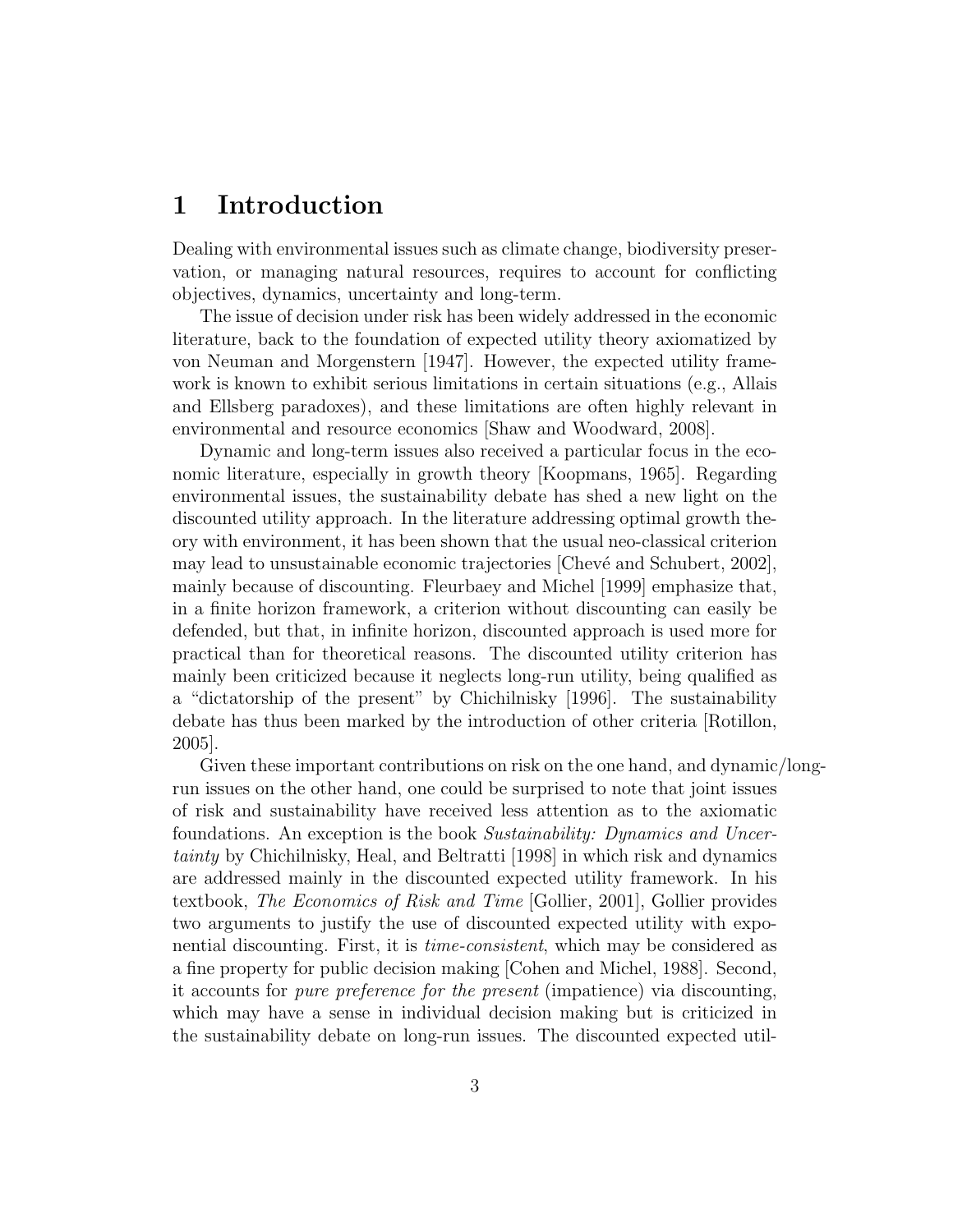ity has not been designed to address sustainability issues but, as far as we know, usual sustainability criteria have not yet been applied in a stochastic framework, providing no alternative. However, as stressed in Stern's Review for climate change, environmental issues are characterized by both risk and dynamic/long-run, and these issues should be addressed in a single framework. Howarth [1995] emphasizes that, under uncertainty, a deontological approach should be used to address the sustainability issue, and sustainability conditions should be imposed as prior constraints on the maximization of a social welfare function.

According to Gerlagh and Keyser [2003], conservationist policies can be Pareto efficient, and strict resource conservation is equivalent to nondictatorship of the present. This echoes the following quotation of Marcel Boiteux:

 $(\dots)$  pour les modèles à long terme, l'approche par les prix n'est pas la meilleure (mieux vaut travailler sur les quantités et trouver les prix par dualité pour orienter ensuite les choix décentralisés des acteurs) [Boiteux, 1976]

Using quantities to deal with the sustainability issue, due to its long-term perspective, is thus an alternative approach to expected utility [M¨aler, 2002].

When sustainability objectives are defined using indicators (quantitative measurement of economic or physical meaning) and thresholds, the problem of the regulator in coping with all the objectives simultaneously is to avoid crisis situations, and sustainability appears closer to a 'satisficing' problem (bounded rationality [Simon, 1957]) than to an optimizing problem [Krawczyk and Kim, 2009]. Actually such a 'satisficing' approach is rather the norm in practice: natural resource management issues are often addressed using indicators and associated thresholds. For example, the global change issue is addressed with a GHG concentration upper limit, and emission reductions are also defined in quantity terms. The concept of "stewardship" mentioned in *Stern's Review* also stresses similar issues:

The notion of "stewardship" can be seen as a special form of sustainability. It points to particular aspects of the world, which should themselves be passed on in a state at least as good as that inherited from the previous generation.

Let us also mention the *generalized capacity* of Solow: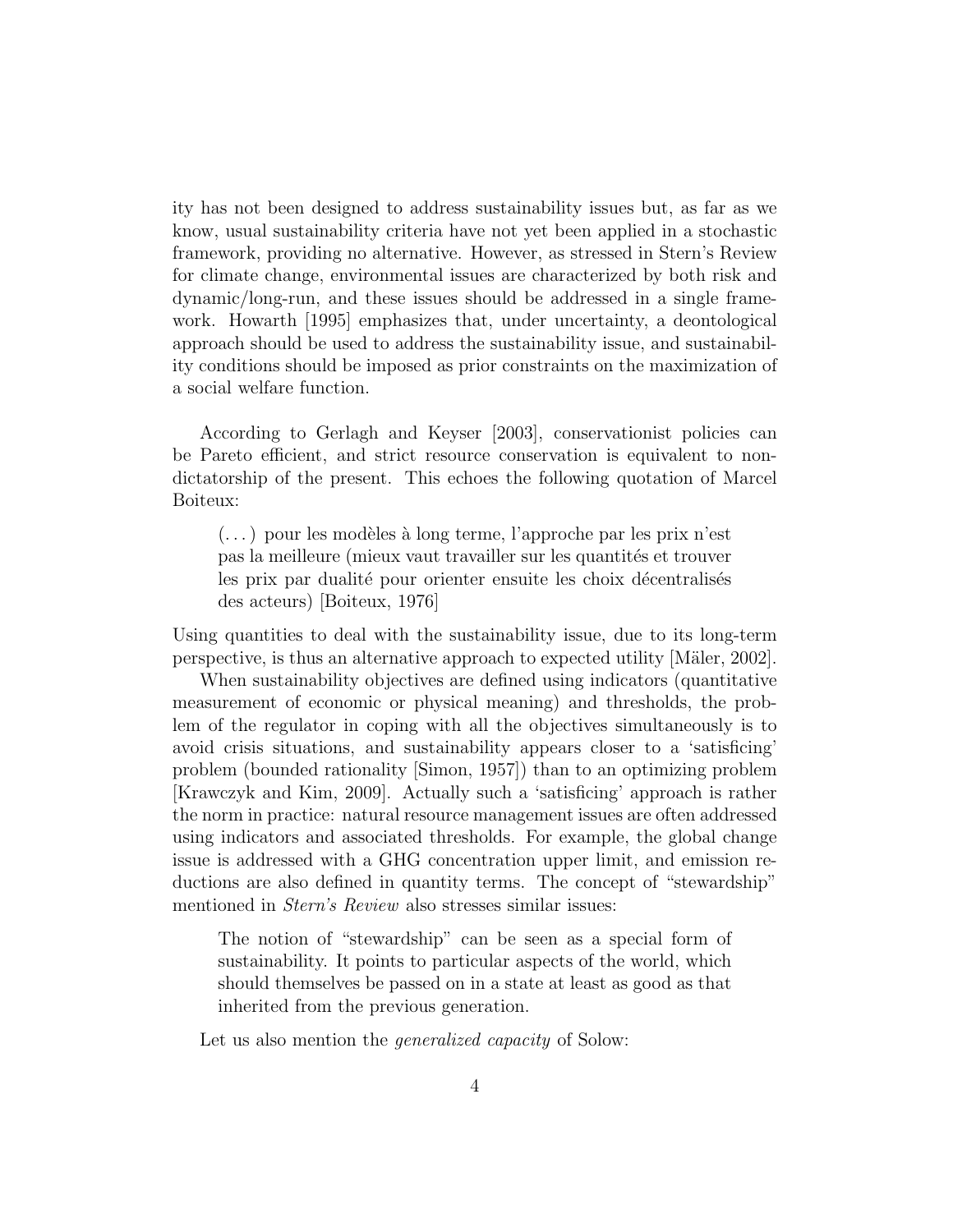If sustainability means anything more than a vague emotional commitment, it must require that something be conserved for the very long run. It is very important to understand what that thing is: I think it has to be a generalized capacity to produce economic well-being. [Solow, 1993]

If, in an intergenerational equity perspective, the constraints defined by these indicators have to be satisfied throughout time, such sustainability problems can be studied in the viability framework [Martinet and Doyen, 2007, Baumgärtner and Quaas, 2009. A major mathematical instrument of the viability analysis is the so-called viability kernel [Aubin, 1997]. It is composed of all initial states from which economic development paths respecting the constraints can start, under appropriate sequences of decisions. Focusing on such a geometrical tool is not traditional in economic analysis.

Replaced in our discussion on risk, viability can be interpreted in a stochastic framework as the high probability to be above thresholds, following the lead of De Lara and Doyen [2008]. This is related to the psychological process of aspiration assessment: Lopes claims that "sensible people often base their choices on the probability of coming out ahead" [Lopes, 1996]. When stakes are high, as life and death issues illustrated in Dubbins and Savage [1965], this is a fairly "reasonable" approach.

In this paper, we examine how the stochastic viability approach addresses conflicting objectives, uncertainty, dynamic processes and long-term issues. The contribution of this paper is twofold.

First, from a theoretical point of view, we provide a criterion-like description of the viability approach, which allows us to stress its links with the usual economic approaches. In fact, the equivalence is not with one but with several degenerate optimization problems: we provide a description of time additive and time multiplicative criteria, and interpret each kind of formulation. This allows us to draw parallels between the discounted utility criterion and the viability approach. The viability problem being expressed as a dynamic optimization problem appears closer to usual economic representations.

Second, we argue that stochastic viability is a pertinent complementary approach to deal with dynamic problems under uncertainty, and thus to define sustainable management of natural resources or to cope with long-run environmental issues such as climate change. In particular, we show that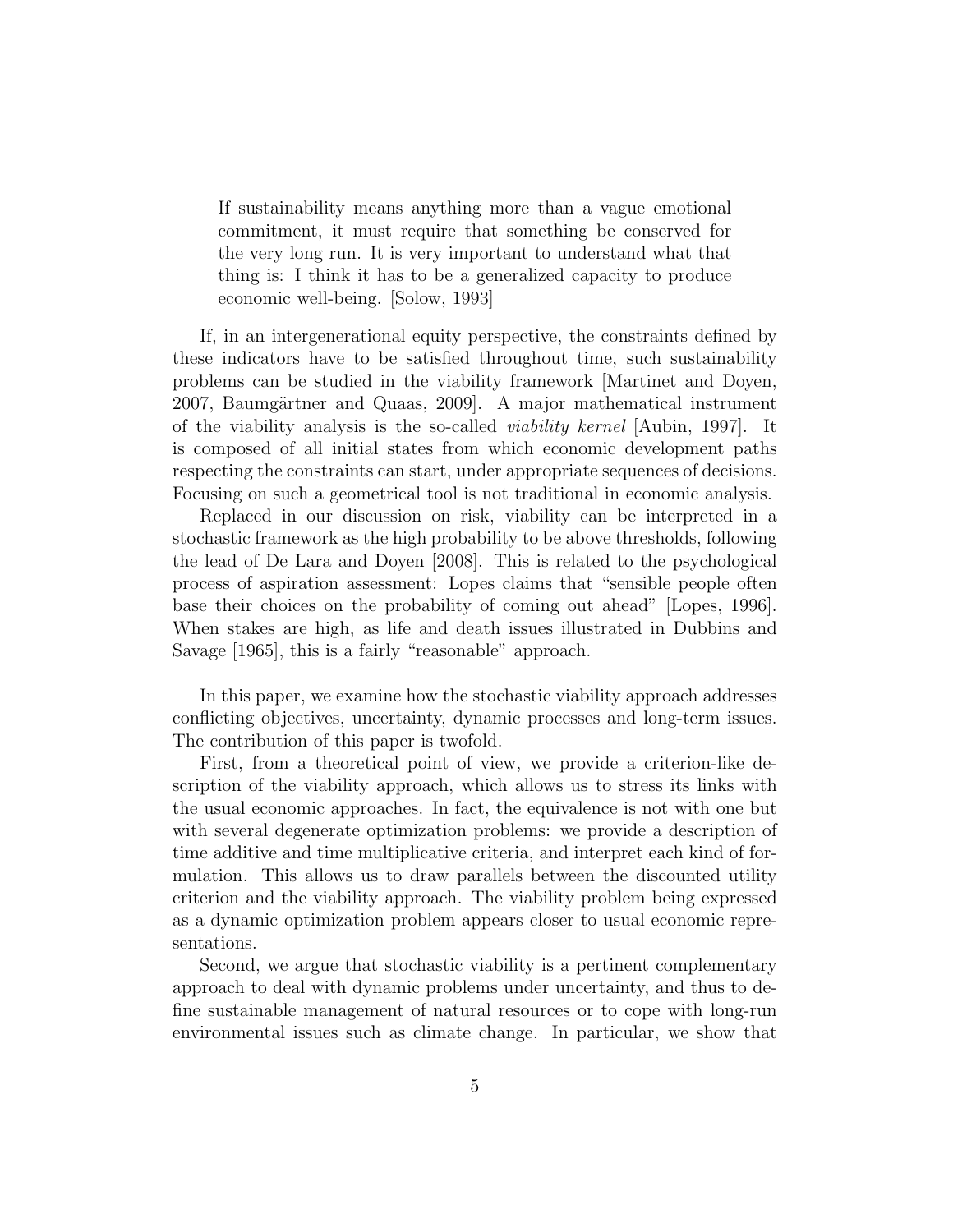if viability in a deterministic framework does not rank all trajectories, in a stochastic framework the probability to achieve the sustainability objectives, represented by viability constraints, is a natural currency to rank decision rules.

The paper is organized as follows. In Sect. 2, we describe both the usual discounted utility and the viability approach. We emphasize their conceptual differences, and the implications of these differences for natural resource management. In Sect. 3, we describe how both approaches read in a stochastic framework. We show that, when time and risk interact, the previously exhibited differences reduce and are sources of complementarity, at least to address natural resources management or environmental issues. We conclude on research perspectives on sustainability criteria mixing risk and time in Sect. 4.

# 2 Deterministic intertemporal optimal choice problem

As stated in the introduction, natural resources management and environmental issues are dynamic in nature. To address these issues, we use a dynamic modeling framework from control theory. We shall consider management of dynamic systems in discrete time. We indeed want to avoid technical difficulties related to continuous time, and concentrate on conceptual issues. In all the sequel, we shall deal with *stationary* problems without explicit dependence upon time, for the sake of simplicity of notations.

#### 2.1 Dynamic economic model

The economy is represented by the following discrete-time control dynamical system

$$
x(t+1) = G(x(t), c(t)), \quad t = t_0, \dots, T-1, \quad x(t_0) = x_0, \tag{1}
$$

where the time index t is discrete ( $t \in \mathbb{N}$  is an integer), with  $t_0$  the *initial time* and T the horizon, which may be finite  $(T < +\infty)$  or infinite  $(T = +\infty)$ . The *state*  $x(t)$  is a vector belonging to  $\mathbb{X} := \mathbb{R}^n$ ; each capital stock may represent man-made reproducible capital, natural resources (renewable or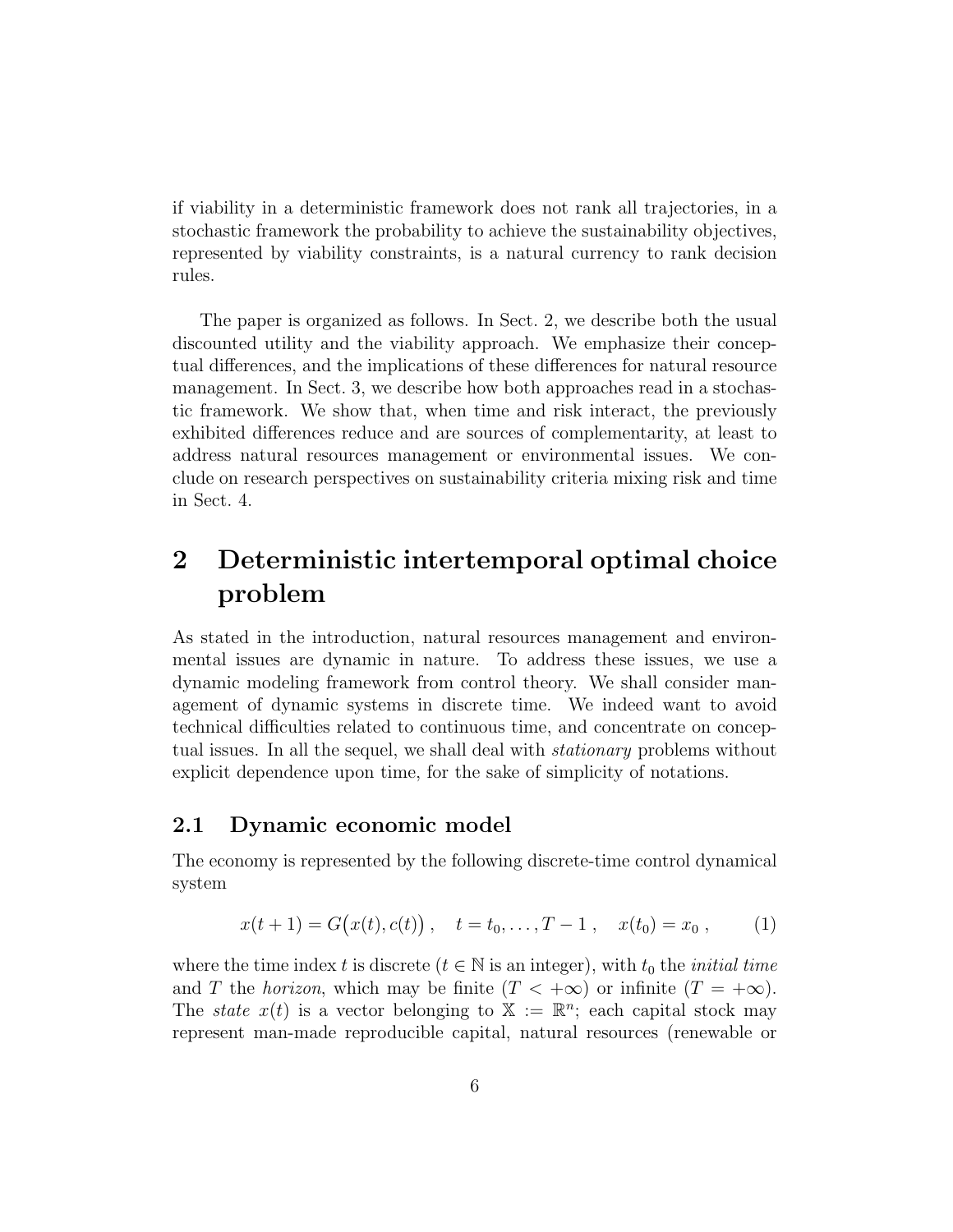not) or pollution stocks while  $x_0 \in \mathbb{X}$  is the *initial state* for the *initial time*  $t_0$ . The control  $c(t) \in \mathbb{C} := \mathbb{R}^p$  may represent investment, consumption, catches or harvesting effort, or emissions. The mapping  $G : \mathbb{X} \times \mathbb{C} \to \mathbb{X}$  stands for the *dynamics* representing the evolution of the various stocks through time.<sup>1</sup> It may include economic models with capital and labor, population dynamic models of natural resources, or pollution accumulation-absorption models.

#### 2.2 Outputs/indicators

Main outputs of this system are given by so-called *indicators*  $\mathcal{I}_k(x(t), c(t))$ ,  $k = 1, \ldots, K$ . An indicator  $\mathcal{I}_k : \mathbb{X} \times \mathbb{C} \to \mathbb{R}$  is a state and control function having economic or environmental meaning. From a sustainable development point of view, the indicators are instantaneous measurement of quantities that characterize some aspect of sustainability. Note that an indicator can be reduced to the simplest form, being only one of the stocks or one of the decisions (consumption for instance).

The parallel can be drawn with Lancaster's consumer theory ([Lancaster, 1966]) as decisions and states are not necessarily a matter of interest in and of themselves, but impact utility by their effects on various characteristics, which can be arguments of a multi-attribute utility function. In our case, one could define a function  $U(\mathcal{I}_1, ..., \mathcal{I}_K)$  of the indicators.

#### 2.3 Maximal intertemporal discounted utility

In an intertemporal framework, the purpose of economic analysis is to define optimal intertemporal decisions to be applied from a given initial state.

The usual criterion in economics is the discounted return, which is the discounted sum of present and future benefits or values:

$$
\max_{c(\cdot)} \sum_{t=t_0}^{T-1} \frac{1}{(1+\delta)^t} U\big(\mathcal{I}_1\big(x(t), c(t)\big), \dots, \mathcal{I}_K\big(x(t), c(t)\big)\big) \ . \tag{2}
$$

where  $c(\cdot)$  denotes a control path  $c(\cdot) := (c(t_0), \ldots, c(T-1))$ . Here, the utility function U depends on the outputs  $\mathcal{I}_1(x(t), c(t)), \ldots, \mathcal{I}_K(x(t), c(t))$ 

<sup>&</sup>lt;sup>1</sup>The dynamics G might explicitly depend upon time  $t$ . However, we shall treat only the stationary case for the sake of notational simplicity.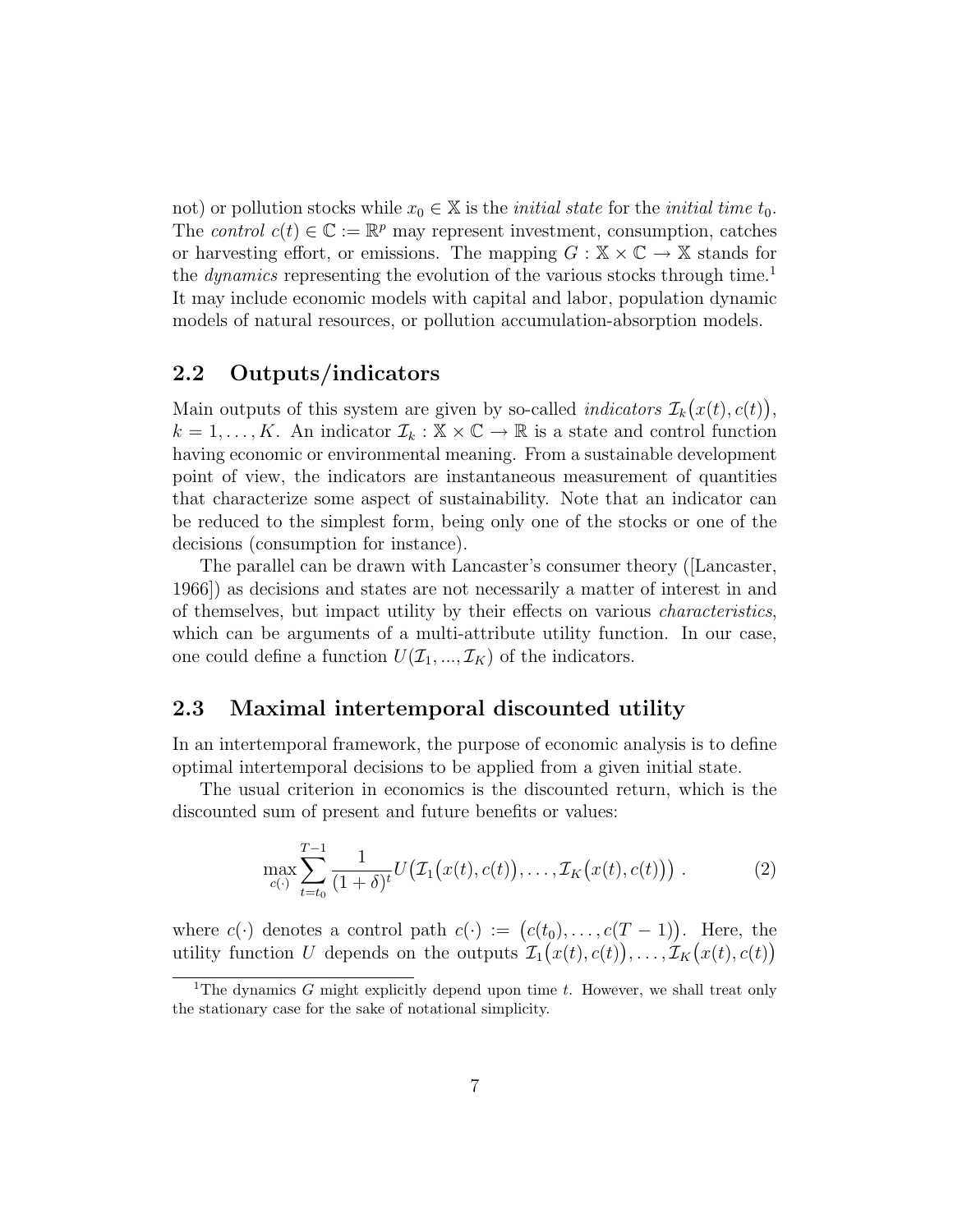of the system, hence is implicitly relying on state and control.<sup>2</sup> Such a program defines an optimal growth trajectory in the terminology of neo-classical economics [Koopmans, 1965]. In the long run, it can lead to unsustainable situations, with utility decreasing toward zero, in particular in models with exhaustible natural resources [Dasgupta and Heal, 1974] or pollution [Chevé and Schubert, 2002].

#### 2.4 The viability approach

Following stewardship or satisficing concerns related to sustainability, suppose now that the decision maker's goal is not to maximize the discounted utility but to maintain some stocks, some aggregate capital or, more generally, some indicators above viability thresholds:<sup>3</sup>

$$
\mathcal{I}_k(x(t), c(t)) \ge \tau_k , \quad \forall k = 1, \dots, K . \tag{3}
$$

Recall that  $\mathcal{I}_k : \mathbb{X} \times \mathbb{C} \to \mathbb{R}$  is an indicator,<sup>4</sup> namely a state and control function having economic or biological meaning; the real  $\tau_k$  is a threshold. Using these indicators and associated thresholds acting as constraints, a sustainable development path is an economic trajectory that meets all the constraints (eq. 3) at all times  $t$ .

Sustainability being defined this way, viability theory determines the conditions for economic trajectories to be sustainable [Martinet and Doyen, 2007]. In particular, the viability analysis describes the conditions on states (economic endowments) and controls (economic decisions) for the resulting trajectory to be viable, that is, to respect all the constraints at all times, given the dynamics of the system. The main mathematical instrument of the viability analysis is the so-called viability kernel [Aubin, 1997]. It is composed of all initial states from which viable trajectories can start, i.e., all states from which there are intertemporal decisions resulting in trajectories which satisfy the constraints. From the mathematical point of view, the

<sup>&</sup>lt;sup>2</sup>The utility function U might explicitly depend upon time  $t$ . However, we shall treat only the stationary case for the sake of notational simplicity.

<sup>3</sup>Without loss of generality: a "bad" indicator, such as pollution, can be represented by its negative value.

<sup>&</sup>lt;sup>4</sup>The indicator  $\mathcal{I}_k$  might explicitly depend upon time t. This can include absence of constraints (take  $\mathcal{I}_k$  having constant value greater than  $\tau_k$ , or final target constraint (take  $\mathcal{I}_k(t, x, c) \geq \tau_k$  for all  $t = t_0, \ldots, T-1$  but not for  $\mathcal{I}_k(T, x, c)$ .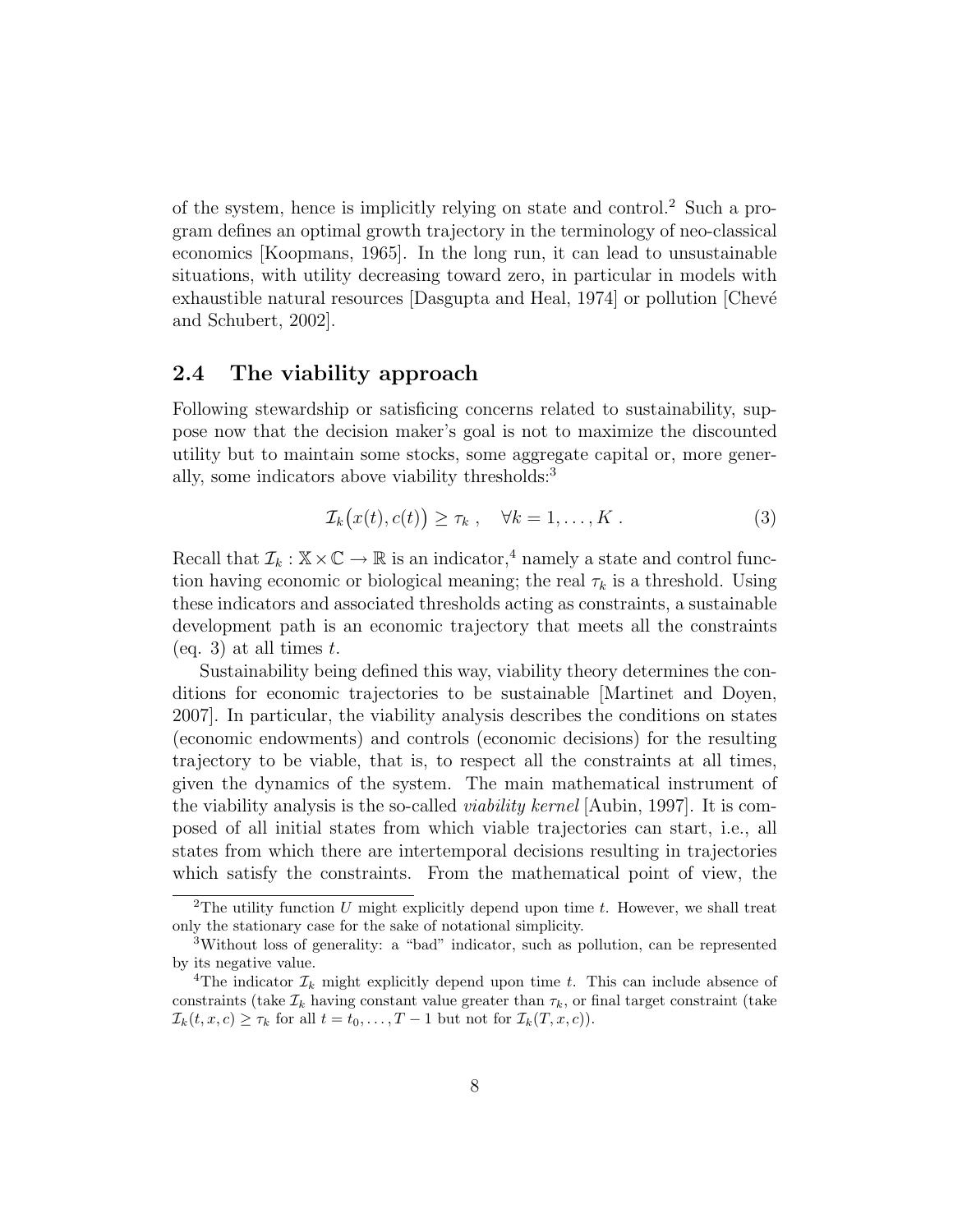viability kernel at initial time  $t_0$  reads

$$
\text{Viab}(t_0) = \left\{ x_0 \in \mathbb{X} \middle| \begin{array}{l} \text{there exist controls } (c(t_0), \dots, c(T-1)) \\ \text{such that} \\ \forall k = 1, \dots, K \\ \mathcal{T}_k(x(t), c(t)) \ge \tau_k \\ x(t+1) = G(x(t), c(t)) \\ x(t_0) = x_0 \end{array} \right\} . \tag{4}
$$

A basic viability problem consists in characterizing this set. Handling such a geometrical tool is not usual in economic analysis, which favors optimization approaches. Nevertheless, we show in next section how a viability problem can expressed as a (degenerate) dynamic optimization problem, closer to usual economic representations and efficiency.

#### 2.5 Viability as a degenerate optimization problem

Numerous formulations of viability problems in terms of optimality have been provided. In the continuous case, Aubin [1997] especially focuses on exit time functions together with support or indicator functions for Hamiltonian characterizations. In Martinet and Doyen [2007] links with maximin criterion are pointed out. We shall now present alternate equivalent forms of the viability problem (3) and give their interpretation. These forms will be formulated as optimization problems. However, these latter are *degener*ate optimization problems with no unique solution in general. Indeed, they involve characteristic functions as follows.

#### Reformulating viability with characteristic functions

The viability kernel (4) is the set of initial states from which start trajectories satisfying conditions (3) at every period. These states are called viable states. They can be characterized by solving optimization problems, using characteristic functions.

Denote by  $\mathbf{1}_A$  the *characteristic function* of the set A, which is equal to one when its argument belongs to  $A$ , and to zero otherwise. Using such a tool, the quantity  $\mathbf{1}_{[\tau_k,+\infty]}(\mathcal{I}_k(x(t),c(t)))$  represents the effectiveness of the economy to satisfy sustainability objective  $k$  at time  $t$ , i.e., whether the constraint  $k$  is satisfied at the given time or not. Using this *characteristic*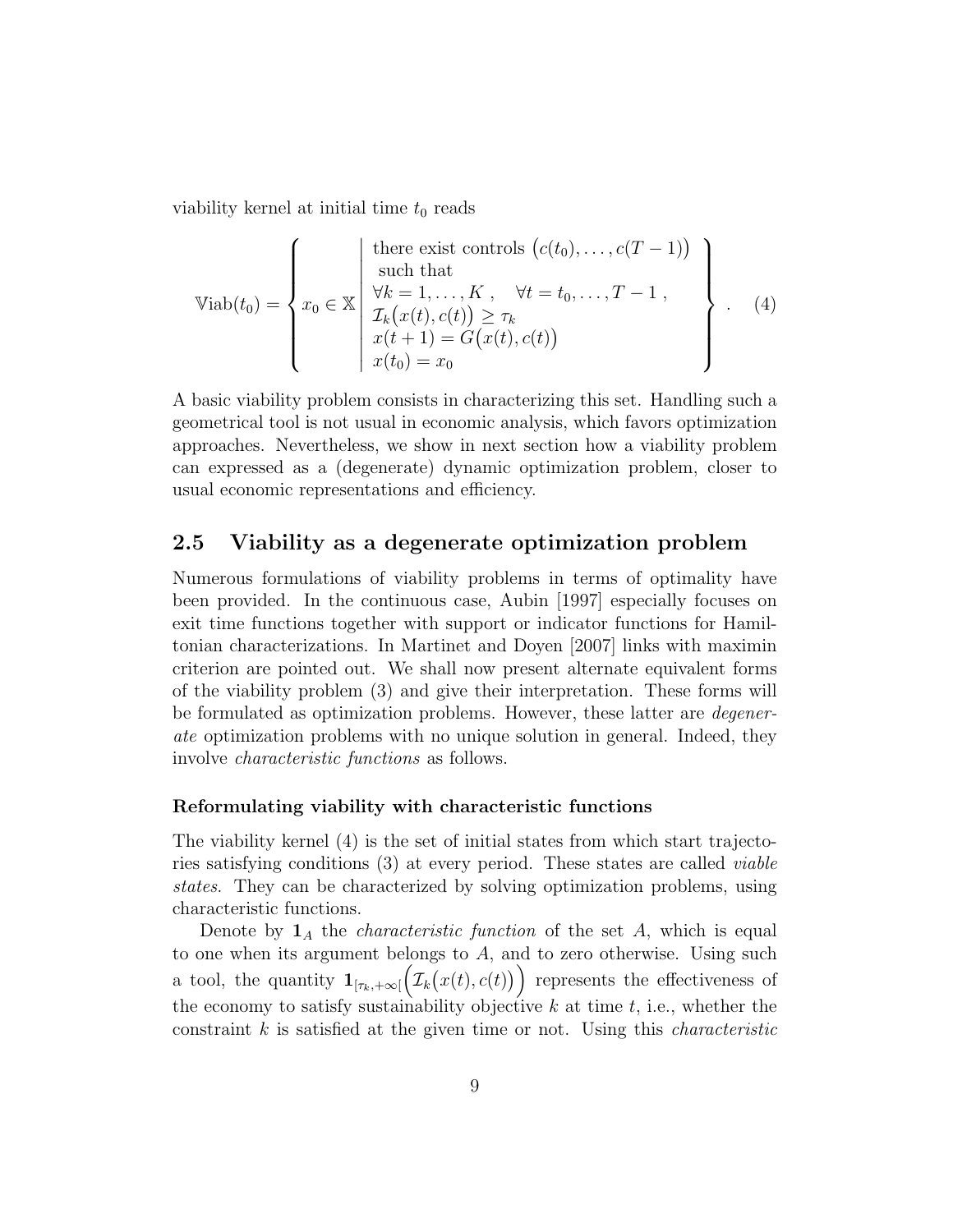function formulation, condition  $(3)$  can be described in multiplicative<sup>5</sup> form, as  $\prod_{k=1}^K \mathbf{1}_{[\tau_k, +\infty[}(\mathcal{I}_k(x(t), c(t))) = 1$ . If any of the indicators is below the associated threshold, the characteristic function is equal to zero for this indicator, and the product is nil. If all of the constraints are respected, it is equal to one.

There are at least two different ways to describe the viability kernel in optimality terms using the characteristic functions. On the one hand, one can use a time-additive form, the criterion being to minimize the following value<sup>6</sup>

$$
\sum_{t=t_0}^{T-1} \left( 1 - \prod_{k=1}^K \mathbf{1}_{[\tau_k, +\infty[} \left( \mathcal{I}_k(x(t), c(t)) \right) \right) , \tag{5}
$$

.

which counts the number of time periods during which (at least) one constraint is not respected along a given trajectory. In our sustainability issue, it can be interpreted as the number of generations that do not achieve the sustainability objectives. It is equal to zero when all the constraints are respected at all times along the trajectory defined by the given controls. This time-additive form has an easy interpretation based on the time of crisis criterion developed by Doyen and Saint-Pierre [1997], Béné et al. [2001], Martinet et al. [2007]. The optimal control problem associated with this criterion termed minimal time of crisis corresponds to<sup>7</sup>

$$
C(t_0, x_0) = \min_{c(\cdot)} \sum_{t=t_0}^{T-1} \left( 1 - \prod_{k=1}^K \mathbf{1}_{[\tau_k, +\infty[} \left( \mathcal{I}_k(x(t), c(t)) \right) \right)
$$

It turns out that the viability kernel of the problem is composed of all initial states where the minimal time of crisis is nil:

**Proposition 1**  $x_0 \in \text{Viab}(t_0) \iff C(t_0, x_0) = 0.$ 

On the other hand, one can use a time-multiplicative form, the criterion being to maximize the product upon time of the product of characteristic

<sup>5</sup>An equivalent additive form is  $\sum_{k=1}^{K} (1 - \mathbf{1}_{[\tau_k, +\infty[} ( \mathcal{I}_k(x(t), c(t))))) = 0$ , and the minimum form is  $\min_{k=1,...,K} \mathbf{1}_{[\tau_k, +\infty[}(\mathcal{I}_k(x(t), c(t))) = 1.$ 

<sup>7</sup>See footnote 6.

 $6$ As we are summing nonnegative numbers, the given sum is mathematically welldefined either the time horizon is finite, i.e.,  $T < +\infty$ , or infinite, i.e.,  $T = +\infty$ .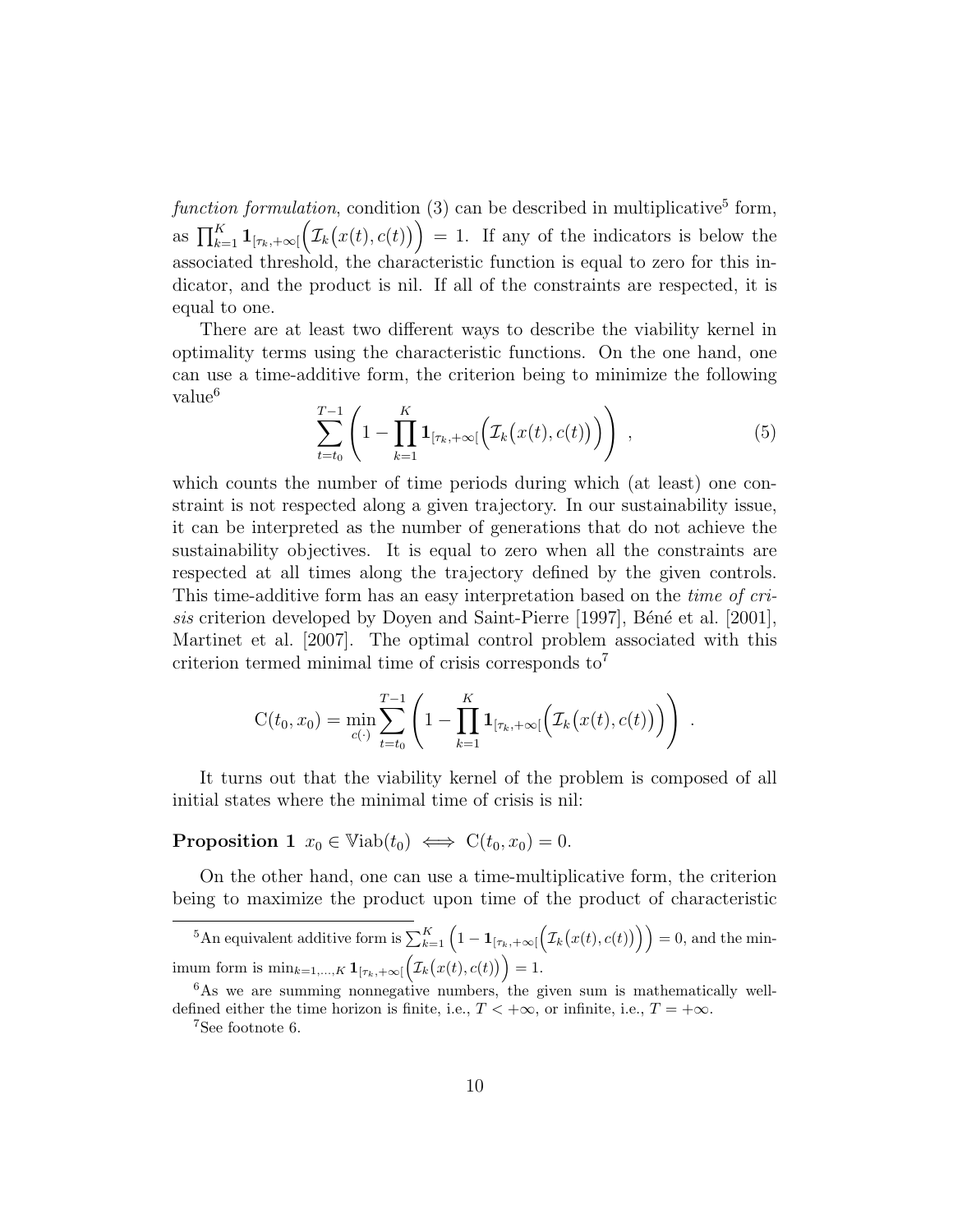functions<sup>8</sup>

$$
V(t_0, x_0) = \max_{c(\cdot)} \prod_{t=t_0}^{T-1} \prod_{k=1}^K \mathbf{1}_{[\tau_k, +\infty[} \Big( \mathcal{I}_k \big( x(t), c(t) \big) \Big) \,. \tag{6}
$$

As soon as one of the constraints is not respected at some time period, the criterion is equal to zero. It is equal to one when all the constraints are respected at all times, characterizing a viable state:

### **Proposition 2**  $x_0 \in \text{Viab}(t_0) \iff V(t_0, x_0) = 1$ .

Even if it has little economic meaning in the deterministic case, this form will appear useful in the stochastic case that we shall address in the next section.

Both the criteria (5) and (6) will provide the same information by characterizing the viability kernel of the problem. Nevertheless, the multiplicative form only gives a boolean information, whereas the minimum time of crisis indicates, for states characterized by a strictly positive value function, the minimal number of crisis period the economy is going to face. It thus provides a meaningful information on what happens outside the viability kernel, and how to reach it [Martinet et al., 2007].

Altogether, the viability approach focuses on feasibility, and not on optimality, defining efficient trajectories with respect to the given objectives. Hence, an economic objection to this approach is that it does not rank all the various trajectories, or, more specifically, that all viable trajectories have the same value. Note however that one can apply another (economic) criterion to select an optimal trajectory among those which are efficient in meeting the viability constraints. In the next section, we show that this critic vanishes in a stochastic framework.

# 3 Stochastic intertemporal optimal choice problem

In this section, we proceed to the same description of both discounted utility and viability in a stochastic framework. We show how a dynamic programming structure occurs in both approaches.

 $8\text{As}$  we are multiplying numbers within [0, 1], the given product is mathematically well-defined either the time horizon is finite, i.e.,  $T < +\infty$ , or infinite, i.e.,  $T = +\infty$ .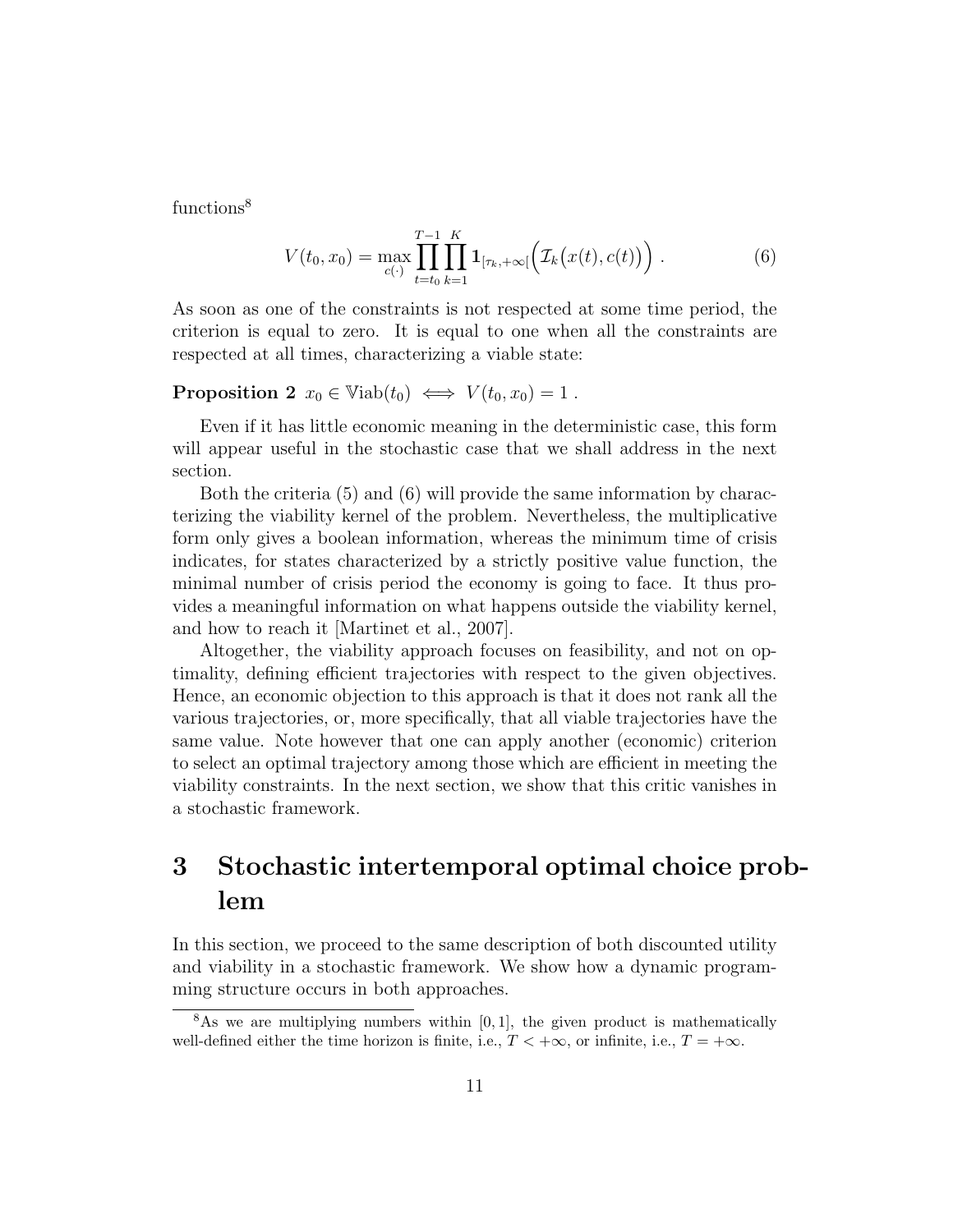#### 3.1 Dynamic economic model

Consider the following discrete-time control dynamical system

$$
x(t+1) = G(x(t), c(t), w(t)), \quad t = t_0, \dots, T-1, \quad x(t_0) = x_0, \qquad (7)
$$

where  $w(t) \in \mathbb{W} := \mathbb{R}^q$  denotes an *uncertainty* or *disturbance* which affects the dynamics at time t. The initial state  $x_0$  is supposed to be deterministic and known; however, if needed,  $x_0$  could be added to the uncertainties. We define

$$
\Omega := \mathbb{W}^{T-t_0} \tag{8}
$$

as the set of *scenarios*, the notation for a scenario being  $w(\cdot) := (w(t_0), \ldots, w(T-\cdot))$ 1). ¿From now on, we shall assume that the set  $\Omega$  is equipped with a probability<sup>9</sup>  $\mathbb P$  which measures the likelihood of subsets of scenarii. The notation  $w(\cdot) = (w(t_0), \ldots, w(T-1))$  still denotes a generic point in  $\Omega$ ; however, it may also be interpreted as a sequence of random variables when  $w(\cdot)$  is identified with the identity mapping from  $\Omega$  to  $\Omega$ . The mathematical expectation with respect to  $\mathbb P$  is denoted by  $\mathbb E$ .

#### 3.2 Decision rules

Let us define a *decision rule* as a mapping  $\mathfrak{c}: \mathbb{N} \times \mathbb{X} \to \mathbb{C}$ . A decision rule is a (state) feedback which assigns a control  $c = c(t, x) \in \mathbb{C}$  to any state x for any time t. With such a definition, we implicitly assume that the state is (at least partially) measured.<sup>10</sup>

Given a decision rule c, a scenario  $w(\cdot) \in \Omega$ , an initial state  $x_0 \in \mathbb{X}$  and an initial time  $t_0$ , the *solution state*  $x(\cdot) = (x(t_0), \dots, x(T))$  is well defined as the solution of the difference equation

$$
x(t + 1) = G(x(t), \mathfrak{c}(t, x(t)), w(t))
$$
 with  $x(t_0) = x_0$ 

The solution control  $c(\cdot) = (c(t_0), c(t_0+1), \ldots, c(T-1))$  is the associated decision path where  $c(t) = c(t, x(t))$ .

<sup>&</sup>lt;sup>9</sup>The probability  $\mathbb P$  is defined on the Borel product  $\sigma$ -field of  $\mathbb W^{T-t_0}$ . The mappings  $G$ ,  $\mathcal{I}_1, \ldots, \mathcal{I}_k$ , and all decision rules  $\mathfrak{c}$  (see below) are supposed to be measurable.

<sup>10</sup>As a consequence, we shall not consider the case where only a corrupted observation of the state is available to the decision-maker (as it is nevertheless the case in practical situations).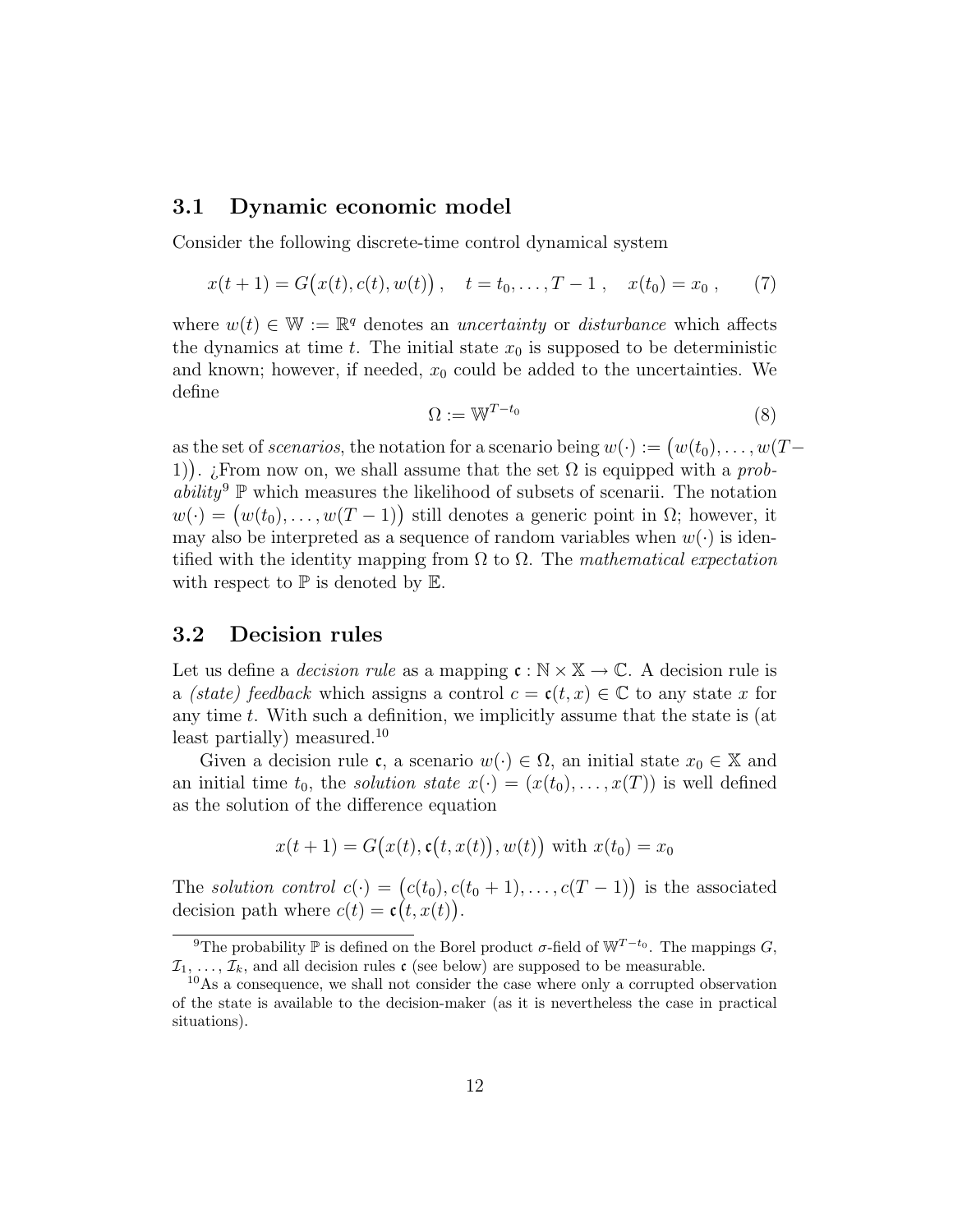#### 3.3 Discounted expected utility

There are plenty of criteria to make choices under risk (see for instance Savage [1972]), but less attention has been paid to criteria for dynamical problems mixing time and risk. The usual criterion in economics is the discounted expected return, which is the expected discounted sum of present and future benefits or values:

$$
\max_{\mathfrak{c}} \mathbb{E}\left[\sum_{t=t_0}^{T-1} \frac{1}{(1+\delta)^t} U\big(\mathcal{I}_1\big(x(t), c(t)\big), \dots, \mathcal{I}_K\big(x(t), c(t)\big)\big)\right].\tag{9}
$$

Criterion (9) is built upon two well axiomatized theories, the discounted intertemporal utility ([Koopmans, 1965]) and the expected utility ([von Neuman and Morgenstern, 1947]). This approach is widely used and offers interesting properties as time consistency and dynamic programming. However, discounting makes this criterion less suitable for long-run issues such as resources management.

#### 3.4 Viable scenarios and viability probability

We now describe how the viability approach described in the previous Sect. 2 can be extended to the stochastic framework of this section.<sup>11</sup>

We impose viability constraints in this uncertain case as follows

$$
\mathcal{I}_k(x(t),c(t),w(t)) \geq \tau_k, \ k=1,\ldots,K.
$$

For these constraints to make sense in the stochastic case, we need to introduce the notion of a viable scenario. A scenario  $w(\cdot)$  is said to be *viable* under a given decision rule  $\mathfrak c$  if the state and control trajectory driven by the decision rule  $\mathfrak{c}$ , introduced in §3.2, satisfies the constraints. It means that, if the given scenario occurs, the economic trajectory defined by this decision rule is viable.

For any decision rule  $\mathfrak{c}$ , initial state  $x_0$ , and initial time  $t_0$ , let us define

<sup>11</sup>Mathematical materials for stochastic viability can be found in Aubin and Prato [1998], Buckdahn et al. [2004] but they focus on the continuous time case. Contributions for discrete time systems are Doyen et al. [2007], Béné and Doyen [2008], De Lara and Doyen [2008], De Lara and Martinet [2009].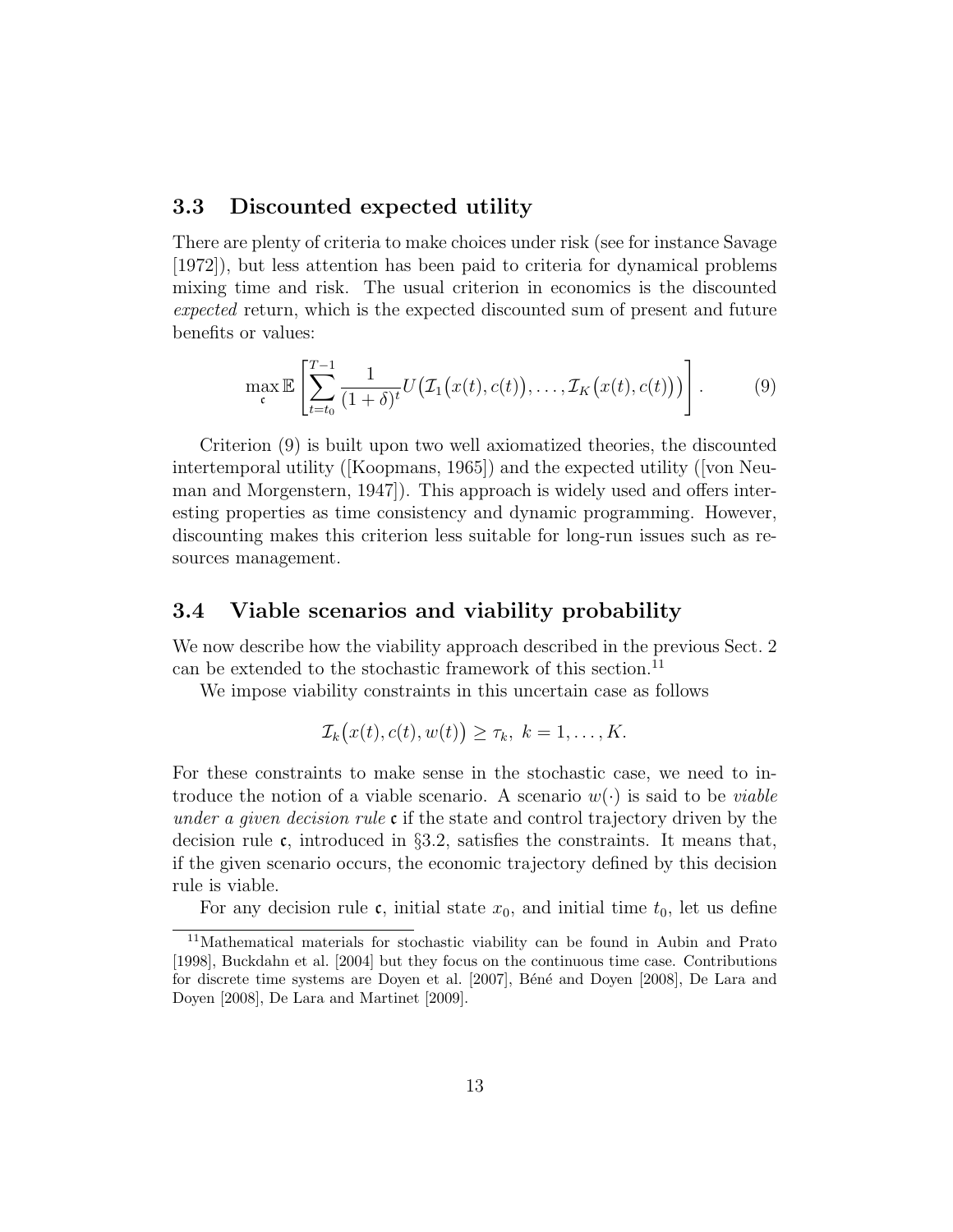the set of viable scenarios by:

$$
\Omega_{\mathfrak{c},t_0,x_0} := \left\{ w(\cdot) \in \Omega \, \middle| \, \begin{array}{l} x(t_0) = x_0 \\ x(t+1) = G(t, x(t), c(t), w(t)) \\ c(t) = \mathfrak{c}(t, x(t)) \\ \mathcal{I}_k(x(t), c(t), w(t)) \geq \tau_k \\ k = 1, \dots, K \\ t = t_0, \dots, T-1 \end{array} \right\} \tag{10}
$$

This is the set of scenarios for which the given decision rule would result in viable economic trajectories. The larger the set, the larger the number of scenarios in which the given decision rule succeeds in meeting the viability constraints. Once a probability is defined on the set of scenarios, the viability problem becomes one of probability maximization, as follows.

We say that  $\mathbb{P}(\Omega_{\mathfrak{c},t_0,x_0})$  is the *viability probability* associated to the initial time  $t_0$ , the initial state  $x_0$  and the decision rule c. Given initial time  $t_0$  and initial state  $x_0$ , the maximal viability probability is defined by

$$
PV(t_0, x_0) = \sup_{\mathfrak{c}} \mathbb{P} (\Omega_{\mathfrak{c},t_0,x_0}) .
$$

From that point of view, the stochastic viability approach aims at characterizing the decision rules which maximize the probability to satisfy the constraints over time.

The concept of viability kernel can then be expanded through the maximal viability probability. At a given confidence level  $\beta \in [0,1]$ , it reads as follows:

**Proposition 3**  $x_0 \in \text{Viab}_{\beta}(t_0) \iff \text{PV}(t_0, x_0) \geq \beta$ .

#### 3.5 Dynamic programming and time-consistency

As the viability probability can be written in the following expected intertemporal form,

$$
\mathbb{P}\left[\Omega_{\mathfrak{c},t_0,x_0}\right] = \mathbb{E}\left[\prod_{t=t_0}^{T-1}\prod_{k=1}^K \mathbf{1}_{[\tau_k,+\infty[}\Big(\mathcal{I}_k\big(x(t),c(t),w(t)\big)\Big)\right] \tag{11}
$$

a stochastic dynamic programming structure can be derived [De Lara and Doyen, 2008]. Whenever the probability  $\mathbb P$  is a product of its marginals (independence), the maximal viability probability satisfies the following backward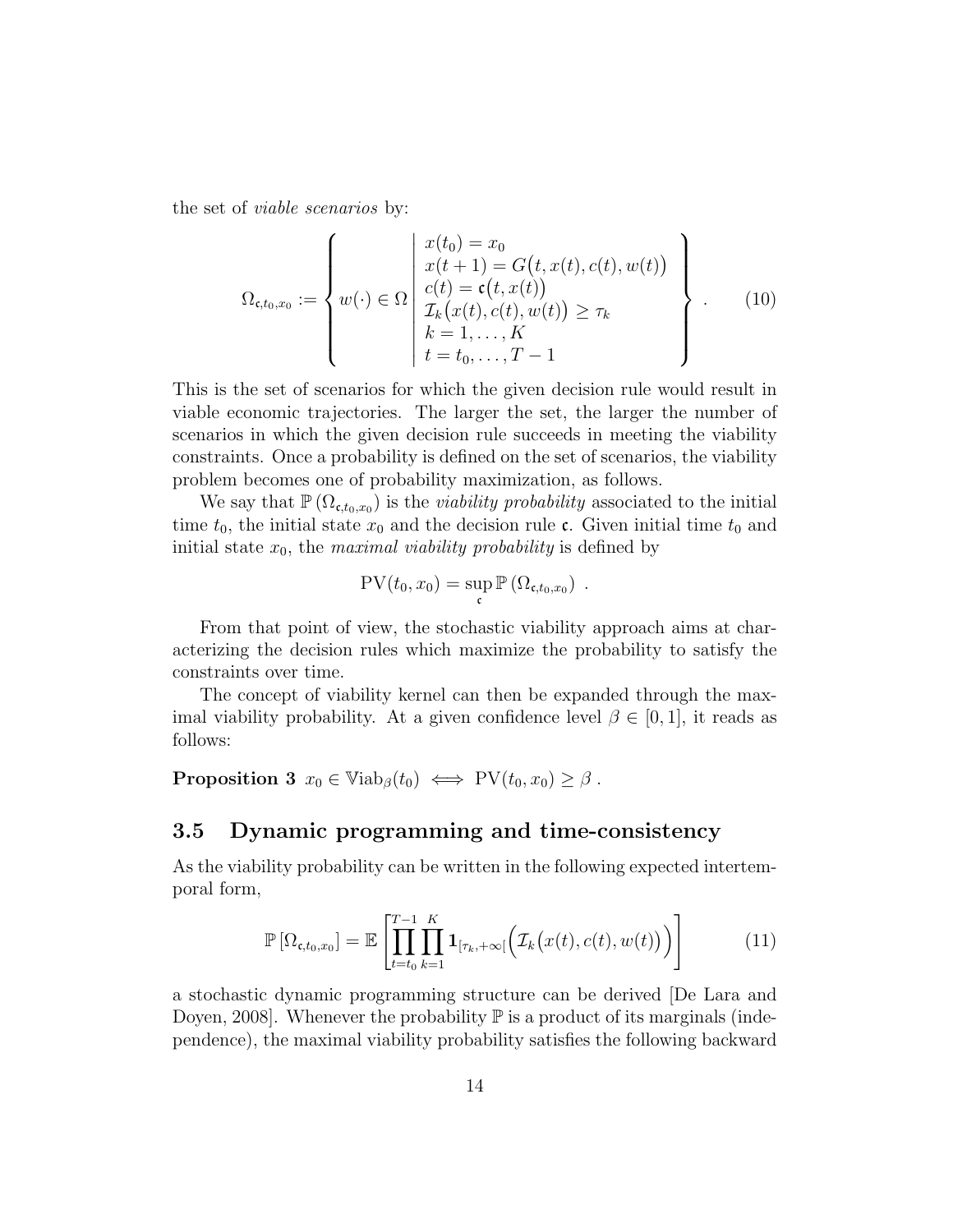induction

$$
PV(t,x) = \max_{c} \mathbb{E}_{w} \left[ \prod_{k=1}^{K} \mathbf{1}_{[\tau_k, +\infty[} \left( \mathcal{I}_k(x,c,w) \right) PV(t+1, G(x,c,w)) \right]. \quad (12)
$$

Such dynamic programming is connected to time consistency. Define, loosely, *time consistency* as the following property. Today, at time  $t_0$ , I formulate an optimization problem with criterion  $\pi(t_0, x(\cdot), c(\cdot), w(\cdot))$ ; this yields a sequence of optimal decision rules  $\mathfrak{c}^{t_0}(t_0, x), \mathfrak{c}^{t_0}(t_0 + 1, x), \dots$  Tomorrow, at time  $t_0 + 1$ , I will formulate an optimization problem with criterion  $\pi(t_0+1, x(\cdot), c(\cdot), w(\cdot))$ ; this will yield a sequence of optimal decision rules  $\mathfrak{c}^{t_0+1}(t_0+1,x), \mathfrak{c}^{t_0+1}(t_0+2,x), \ldots$  Time consistency holds true whenever my today rule for tomorrow coincides with my tomorrow rule for tomorrow:  $\mathfrak{c}^{t_0+1}(t_0+1,x) = \mathfrak{c}^{t_0}(t_0+1,x)$ . This happens to be the case when optimal decision rules are given by a dynamic programming equation. In the economic literature, time consistency is rather defined with reference to temporal lotteries as in Hammond [1989], and consistency may also be related to stationarity of policy design [Cohen and Michel, 1988]. This is not our point of view here, which may explain discrepancies.

### 4 Conclusion

Managing natural resources or dealing with environmental issues imply to consider both risk and dynamics/long-term. The main economic approach combining risk and time is the discounted expected utility, which is criticized in the sustainability debate as long-run issues are neglected due to exponential discounting.

The present paper points out how viability, and especially stochastic viability approach, can contribute to this debate. Viability aims at defining the conditions for sustainability constraints to be satisfied over time. Using the stochastic viability approach to address sustainability issue is interpreted as maximizing the probability to be above thresholds. In "life and death" or irreversibility situations, this can be a reasonable view as in the famous casino case of Dubbins and Savage.<sup>12</sup>

<sup>12</sup>Imagine, in the following tale, that a contract has been put on your head and that you desperately need money to pay the killer before!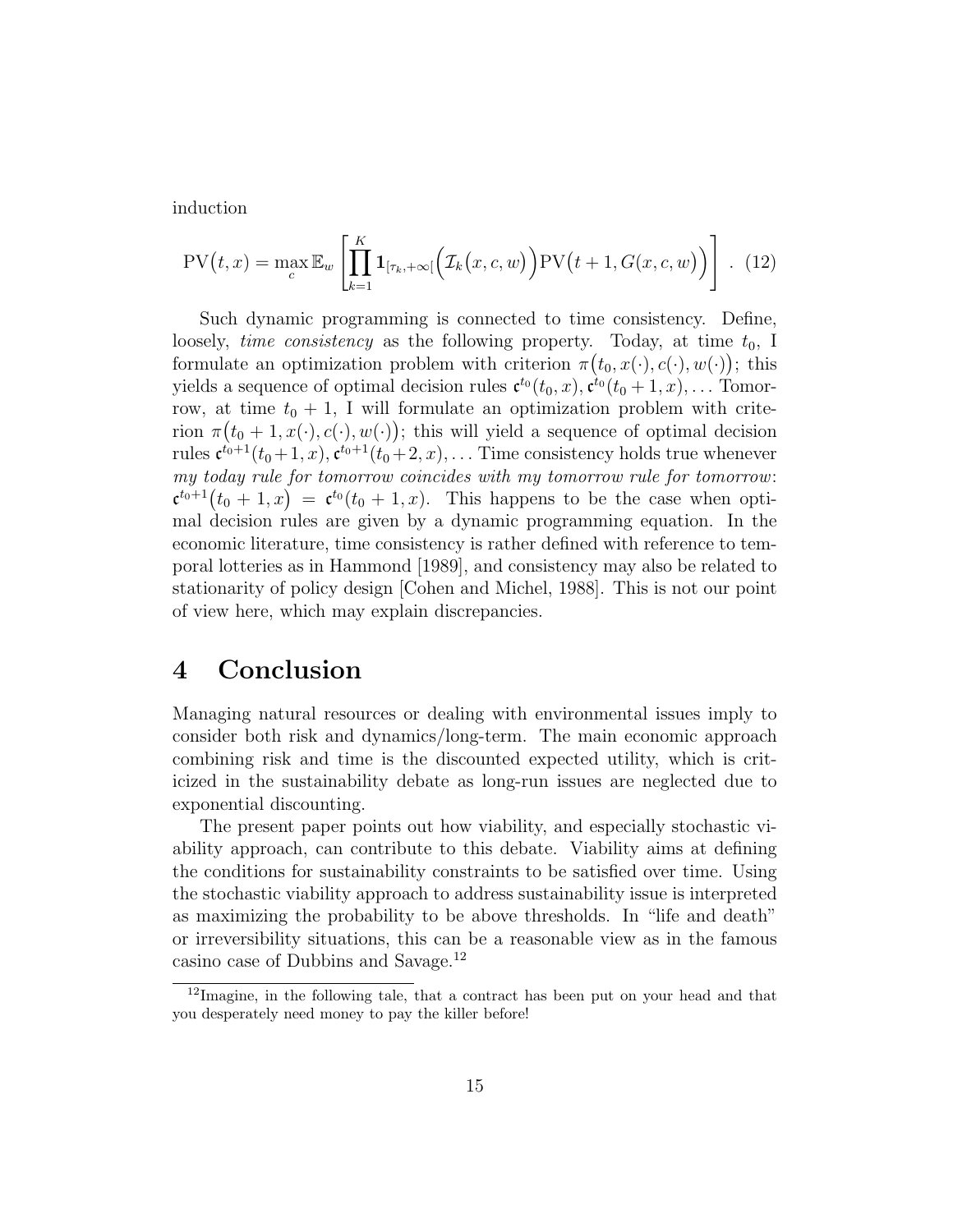Imagine yourself at a casino with \$1,000. For some reason, you desperately need \$10,000 by morning; anything less is worth nothing for your purpose. What ought you do? The only thing possible is to gamble away your last cent, if need be, in an attempt to reach the target sum of \$10,000. [Dubbins and Savage, 1965]

Stochastic viability defines the decision rules that minimize the risk to violate the constraints, and thus aims at avoiding related catastrophic outcomes. For example, in the climate change issue, it would consist in favoring decision rules which result in thin tail temperature distributions, thus reducing the probability of climate disasters. It echoes the conclusion by Weitzman [2007].

We have shown that viability can be formulated as a degenerate optimization problem, either in a time-additive form (which defines the minimum time of crisis of an economic development path) or in a time-multiplicative form (well-adapted to probabilities). These two formulations share common interesting properties with the discounted expected utility (time-consistency, dynamic programming).

In discounted expected utility, the utility function embodies the relative importance of objectives  $\mathcal{I}_1, \ldots, \mathcal{I}_k$ . In the viability framework, the relative importance of objectives is embodied in the definition of the thresholds  $\tau_1, \ldots, \tau_k$ . The definition of such sustainability objectives is behind the scope of the present paper. However, we conclude on different ways to deal with this selection issue.

One can define a preference relationship on the thresholds on the one hand, and describe the necessary trade-offs between thresholds on the other hand. Choosing among them requires is a deontological approach to sustainability [Martinet, 2009].

Another way, which strengthens the links between viability and optimality emphasized in this paper, consists in replacing the indicator functions by more regular functions by "smoothing" thresholds. This can be done by making  $\tau_1, \ldots, \tau_k$  random [Gollier, 2001] or by concavification.<sup>13</sup> In a sense, this amounts to going from quantiles toward more regular risk measures with better properties, such as the coherent risk measures [Artzner et al., 1999, Föllmer and Schied, 2002].

<sup>&</sup>lt;sup>13</sup>A characteristic function  $\mathbf{1}_{[\tau_k,+\infty]}(\mathcal{I}_k)$  being both non concave and discontinuous, one might think of concavify and smoothing it by replacing  $\mathbf{1}_{[\tau_k,+\infty]}(\mathcal{I}_k)$  by min  $(\tau_k,\mathcal{I}_k)$ .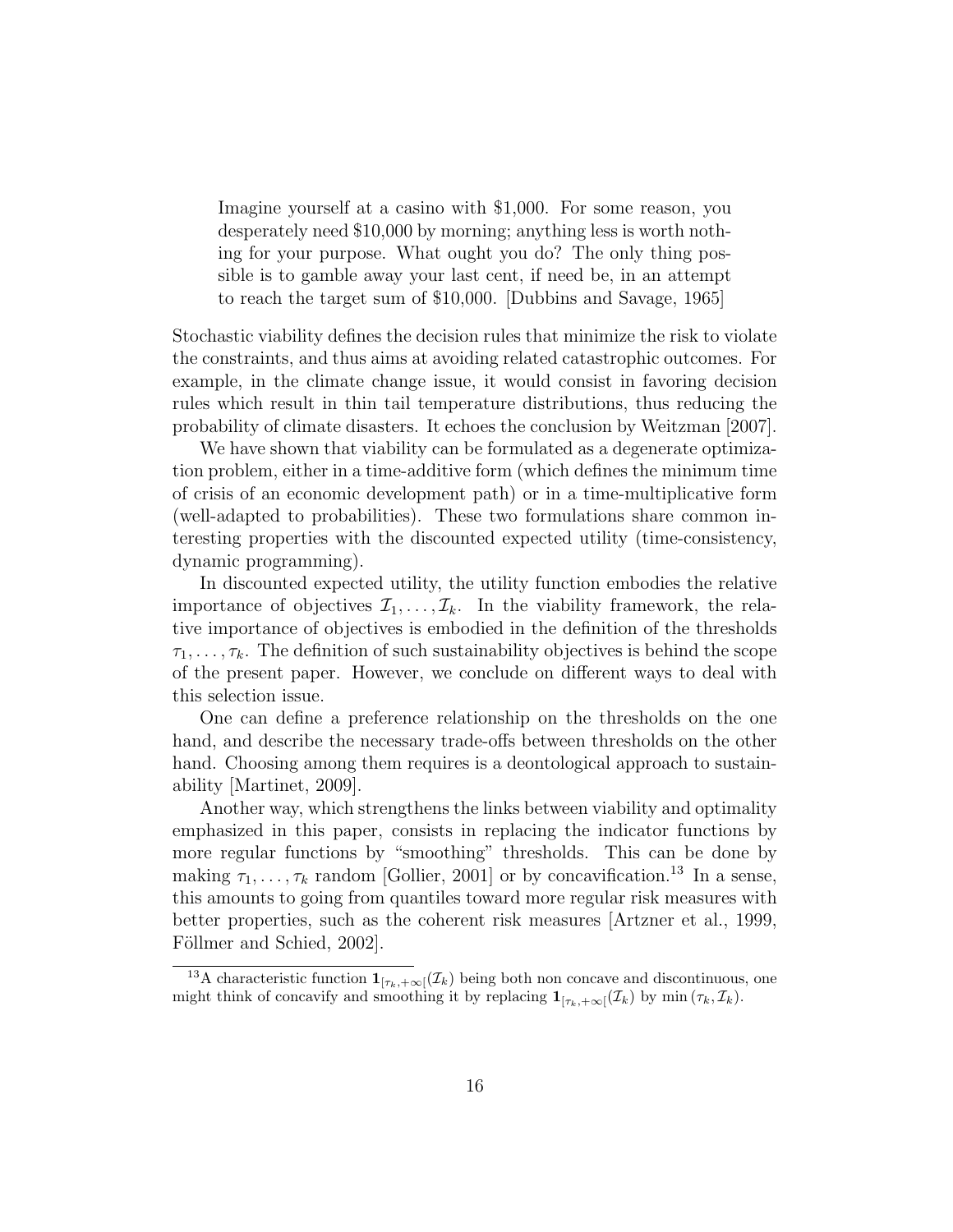## References

- P. Artzner, F. Delbaen, J.-M. Eber, and D. Heath. Coherent measures of risk. Mathematical Finance, 9:203–228, 1999.
- J.-P. Aubin. Dynamic Economic Theory ; A Viability Approach. Springer ; Studies in Economic Theory, 1997.
- J.-P Aubin and G. Da Prato. The viability theorem for stochastic differential inclusions. Stochastic Analysis and Applications, 16:1–15, 1998.
- S. Baumgärtner and M. Quaas. Ecological-economic viability as a criterion of strong sustainability under uncertainty. Ecological Economics, 68:2008– 2020, 2009.
- C. Béné and L. Doyen. Contribution values of biodiversity to ecosystem performances: A viability perspective. Ecological Economics, 68:14–23, 2008.
- C. Béné, L. Doyen, and D. Gabay. A viability analysis for a bio-economic model. Ecological Economics, 36:385–396, 2001.
- M. Boiteux. À propos de la "critique de la théorie de l'actualisation telle qu'employée en France". Revue d'Économie Politique, 5, 1976.
- R. Buckdahn, M. Quincampoix, C. Rainer, and A. Rascanu. Stochastic control with exit time and contraints, application to small time attainability of sets. Applied Mathematics and Optimization, 49:99–112, 2004.
- M. Chevé and K. Schubert. La croissance optimale d'une économie polluante : durabilité économique versus durabilité écologique. Annales d'Economie et de Statistique, 65:117–133, 2002.
- G. Chichilnisky. An axiomatic approach to sustainable development. Social Choice and Welfare, 13(2):219–248, 1996.
- G. Chichilnisky, G. Heal, and A. Beltratti. Sustainability: Dynamics and Uncertainty. Kluwer Academic Publishers, Dordrecht, 1998.
- D. Cohen and P. Michel. How should control theory be used to calculate a time-consistent government policy? Review of Economic Studies, LV: 263–274, 1988.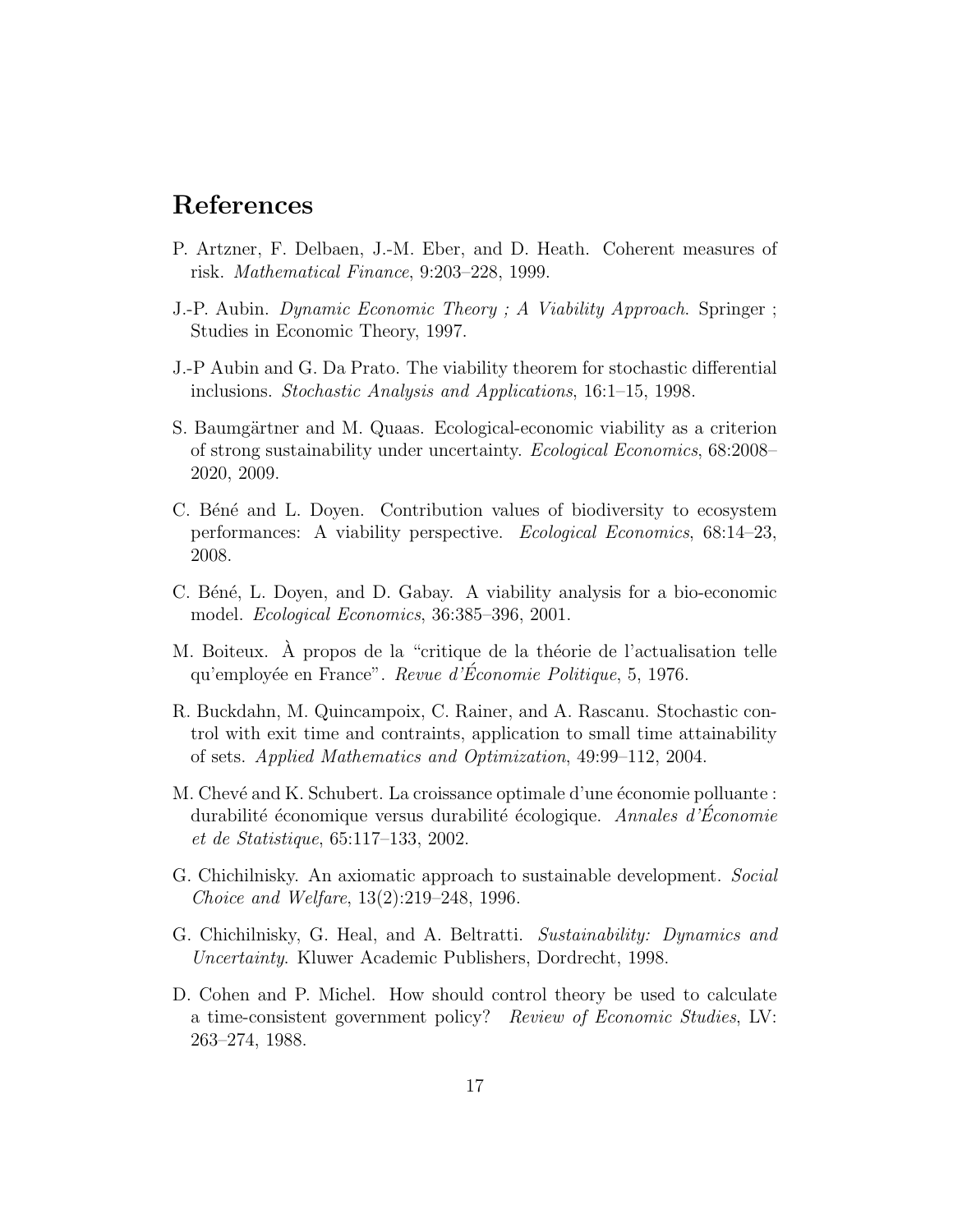- P. Dasgupta and G. Heal. The optimal depletion of exhaustible resources. Review of Economic Studies, 41:1–28, 1974. Symposium on the Economics of Exhaustible Resources.
- M. De Lara and L. Doyen. Sustainable Management of Natural Resources. Mathematical Models and Methods. Springer-Verlag, Berlin, 2008.
- M. De Lara and V. Martinet. Multi-criteria dynamic decision under uncertainty: A stochastic viability analysis and an application to sustainable fishery management. Mathematical Biosciences, 217(2):118–124, February 2009.
- L. Doyen and P. Saint-Pierre. Scale of viability and minimum time of crisis. Set-valued Analysis, 5:227–246, 1997.
- L. Doyen, M. De Lara, J. Ferraris, and D. Pelletier. Sustainability of exploited marine ecosystems through protected areas: a viability model and a coral reef case study. Ecological Modelling, 208(2-4):353–366, November 2007.
- L.E. Dubbins and L.J. Savage. How to gamble if you must. Inequalities for stochastic processes. McGraw-Hill Education, 1965. out of print.
- M. Fleurbaey and P. Michel. Quelques réflexions sur la croissance optimale. Revue Economique, 50:715–732, 1999.
- H. Föllmer and A. Schied. Stochastic Finance. An Introduction in Discrete Time. W. de Gruyter, Berlin, 2002.
- R. Gerlagh and M.A Keyser. Efficiency of conservationist measures: an optimistic viewpoint. Journal of Environmental Economics and Management, 46:310–333, 2003.
- C. Gollier. The Economics of Risk and Time. MIT Press, Cambridge, 2001.
- P. J. Hammond. Consistent plans, consequentialism, and expected utility. Econometrica, 57:1445–1449, 1989.
- R. Howarth. Sustainability under uncertainty: A deontological approach. Land Economics, 71(4):417–427, 1995.
- T. C. Koopmans. On the concept of optimal economic growth. Academia Scientiarium Scripta Varia, 28:225–300, 1965.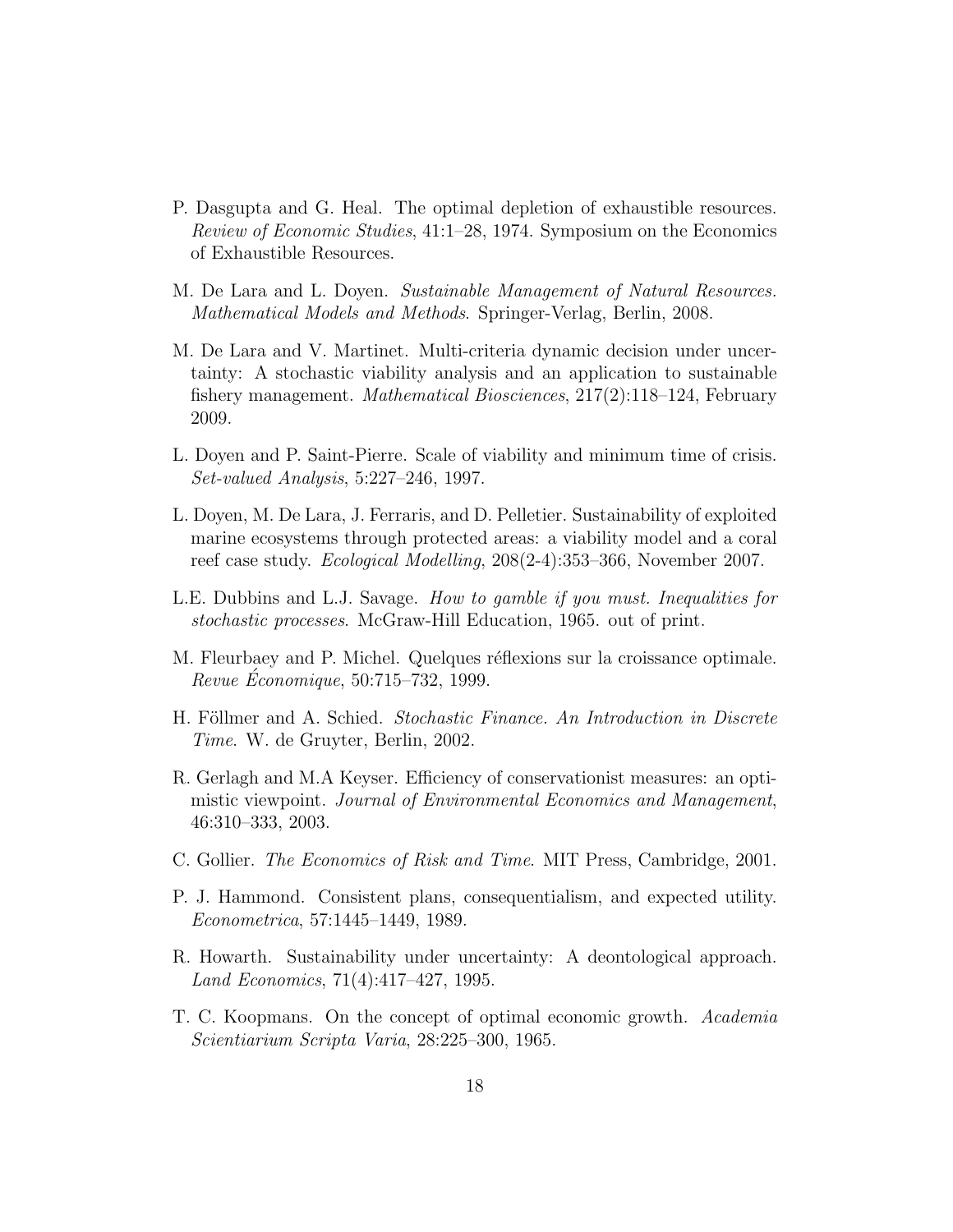- J. Krawczyk and K. Kim. Satisficing solutions to a monetary policy problem: a viability theory approach. Macroeconomic Dynamics, 13:46–80, 2009.
- K. Lancaster. A new approach to consumer theory. Journal of Political Economy, 74:132–157, 1966.
- L. L. Lopes. When time is of the essence: Averaging, aspiration, and the short run. Organizational Behavior and Human Decision Processes, 65(3): 179–189, March 1996.
- K.G. Mäler. Environment, uncertainty, and option values. Beijer Institute Working Paper, 2002.
- V. Martinet. Defining sustainability objectives. EconomiX Working Papers 2009-7, 2009.
- V. Martinet and L. Doyen. Sustainable management of an exhaustible resource: a viable control approach. Resource and Energy Economics, 29(1): 19–37, 2007.
- V. Martinet, L. Doyen, and O. Thébaud. Defining viable recovery paths toward sustainable fisheries. Ecological Economics, 64(2):411–422, 2007.
- G. Rotillon. *Economie des ressources naturelles*. La Découverte, Collection Repères, 2005.
- L. J. Savage. The Foundations of Statistics. Dover, New York, second revised edition, 1972.
- W. D. Shaw and R. T. Woodward. Why environmental and resource economists should care about non-expected utility models. Resource and Energy Economics, 30:66–89, 2008.
- H. Simon. A behavioral model of rational choice. In Models of Man, Social and Rational: Mathematical Essays on Rational Human Behavior in a Social Setting. Wiley, New York, 1957.
- R. Solow. An almost practical step toward sustainability. Resources Policy, 19 (3):162–172, 1993.
- J. von Neuman and O. Morgenstern. Theory of games and economic behaviour. Princeton University Press, Princeton, 1947. 2nd edition.